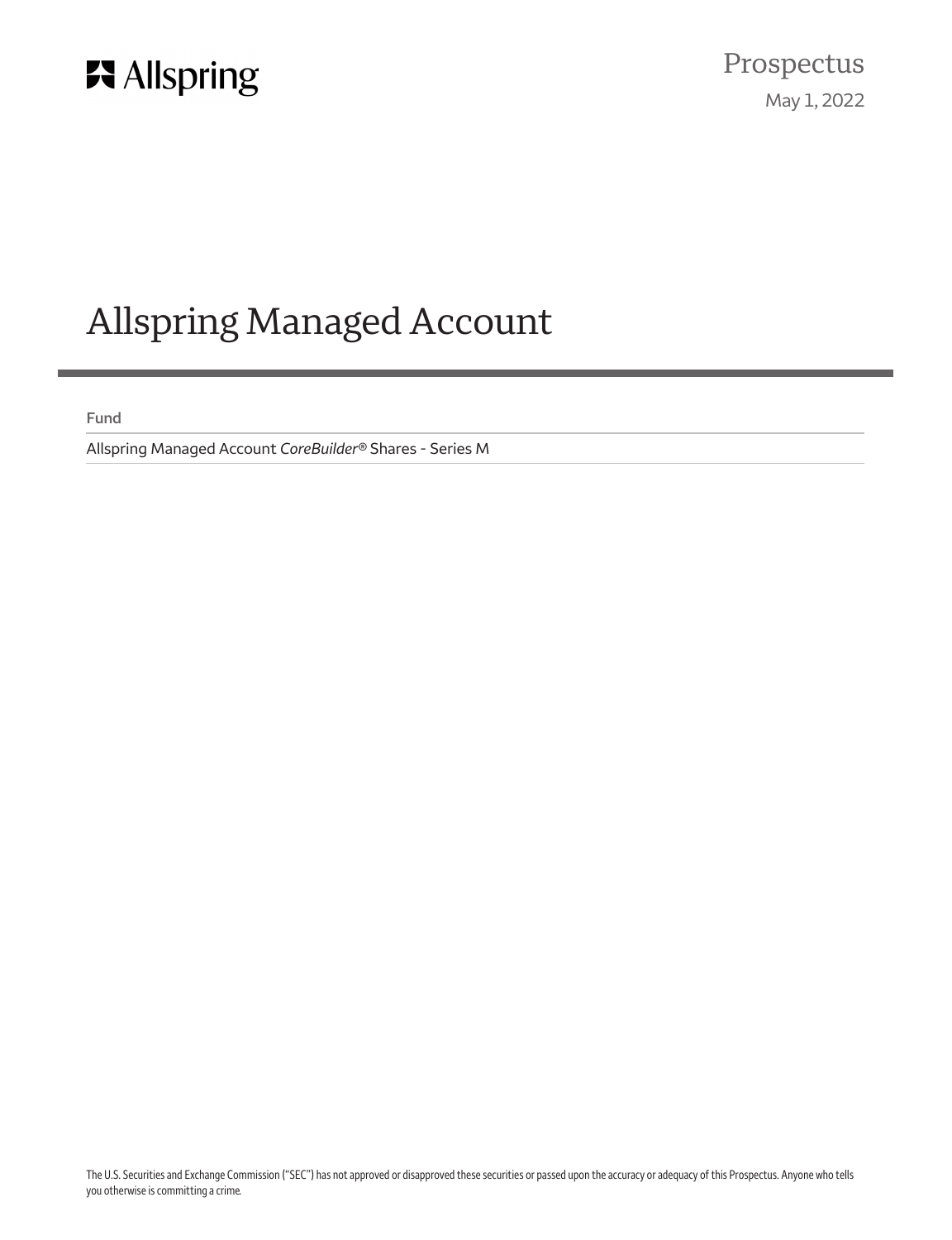## Table of Contents

| <b>Fund Summary</b>        |                |
|----------------------------|----------------|
|                            | $\overline{2}$ |
| Details About the Fund     |                |
|                            |                |
|                            |                |
|                            |                |
|                            | 10             |
|                            |                |
| Management of the Fund     |                |
|                            |                |
|                            |                |
|                            | 12             |
|                            |                |
| <b>Account Information</b> |                |
|                            |                |
|                            | 13             |
|                            | 13             |
|                            | 13             |
|                            | 14             |
|                            | 14             |
|                            | 14             |
|                            |                |

### Other Information

| <b>Taxes</b> |  |
|--------------|--|
|              |  |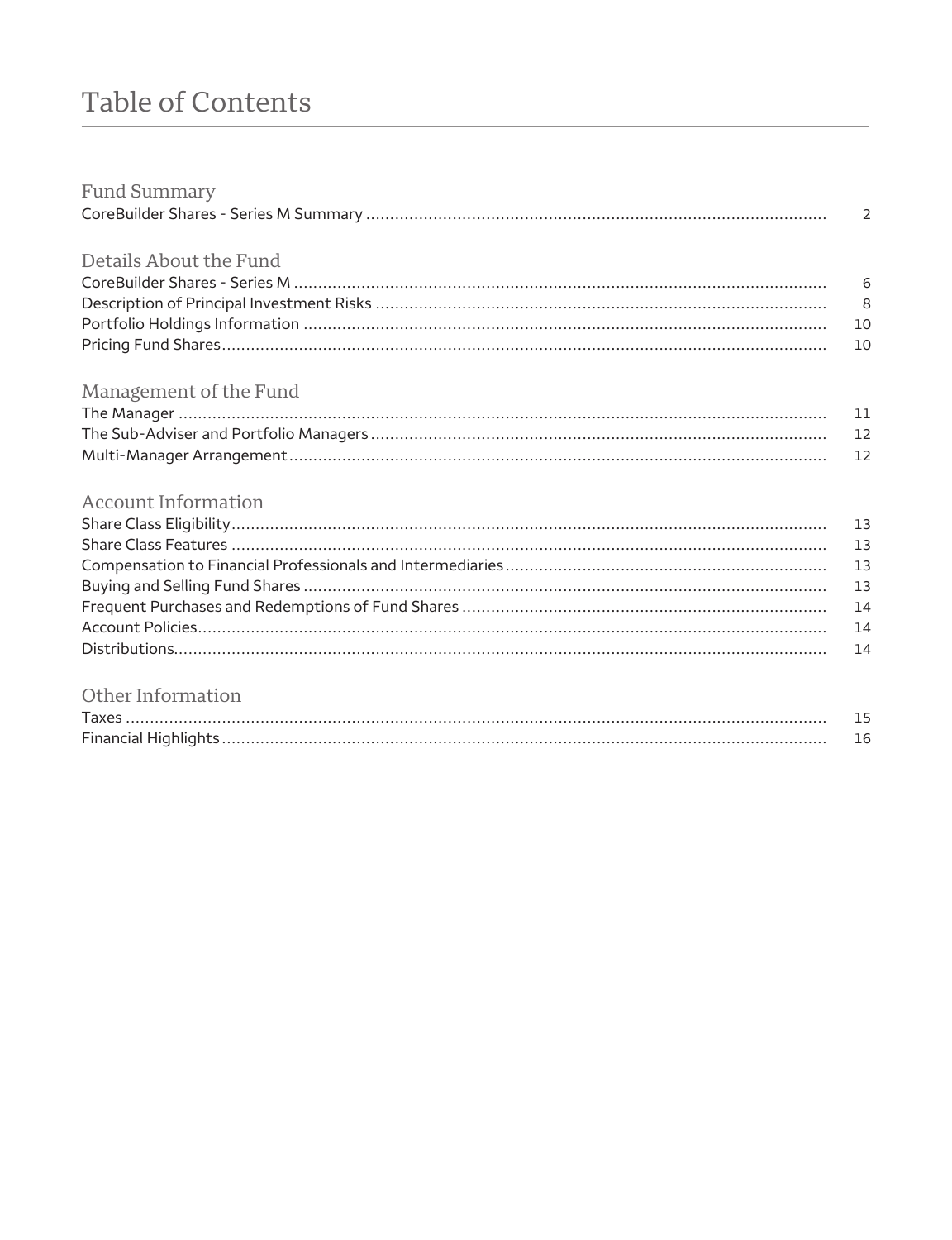### <span id="page-2-0"></span>**CoreBuilder Shares - Series M Summary**

#### **Investment Objective**

The Fund seeks total return, consisting of current income and capital appreciation.

#### **Fees and Expenses**

The Fund is a component of various "wrap-fee" programs sponsored by investment advisers and broker-dealers. Generally, no ordinary operating fees or expenses are charged to the Fund. However, participants in the wrap-fee programs eligible to invest in the Fund pay an asset-based fee to the sponsors of these programs, and the Fund's investment manager receives compensation from the sponsors for its services. Please carefully read the brochure provided to you in connection with your participation in the wrap-fee program for important information about the fees charged to you by the sponsor.

#### **Shareholder Fees (fees paid directly from your investment)**

| Maximum sales charge (load) imposed on purchases (as a percentage of offering price)<br>None |  |
|----------------------------------------------------------------------------------------------|--|
| Maximum deferred sales charge (load) (as a percentage of offering price)<br>None             |  |

#### **Annual Fund Operating Expenses (expenses that you pay each year as a percentage of the value of your investment)**

| Management Fees                                                    | 0.00%   |
|--------------------------------------------------------------------|---------|
| Distribution (12b-1) Fees                                          | 0.00%   |
| Other Expenses                                                     | 0.02%   |
| <b>Total Annual Fund Operating Expenses</b>                        | 0.02%   |
| Fee Waivers                                                        | (0.02)% |
| Total Annual Fund Operating Expenses After Fee Waiver <sup>1</sup> | 0.00%   |

1. Allspring Funds Management, LLC has contractually committed to irrevocably absorb and pay or reimburse all ordinary operating expenses of the Fund, except portfolio transactions or other investment-related costs (e.g., commissions), fees payable for services provided by the Fund's securities lending agent, interest, taxes, leverage expenses and other expenses not incurred in the ordinary course of the Fund's business. This commitment has an indefinite term.

#### **Example of Expenses**

The example below is intended to help you compare the costs of investing in the Fund with the costs of investing in other funds. The example assumes a \$10,000 initial investment, 5% annual total return, and that fees and expenses remain the same as in the tables above. The example includes contractual commitments to waive fees and reimburse expenses as indicated in the previous table. The example does not include the asset-based fee paid by shareholders to the sponsor of the wrap-fee program in which they participate. Although your actual costs may be higher or lower, based on these assumptions your costs would be:

| After:  |     |
|---------|-----|
| 1 Year  | \$0 |
| 3 Year  | \$0 |
| 5 Year  | \$0 |
| 10 Year | \$0 |

#### **Portfolio Turnover**

The Fund pays transaction costs, such as commissions, when it buys and sells securities (or "turns over" its portfolio). A higher portfolio turnover rate may indicate higher transaction costs and may result in higher taxes when Fund shares are held in a taxable account. These costs, which are not reflected in annual fund operating expenses or in the example, affect the Fund's performance. During the most recent fiscal year, the Fund's portfolio turnover rate was 9% of the average value of its portfolio.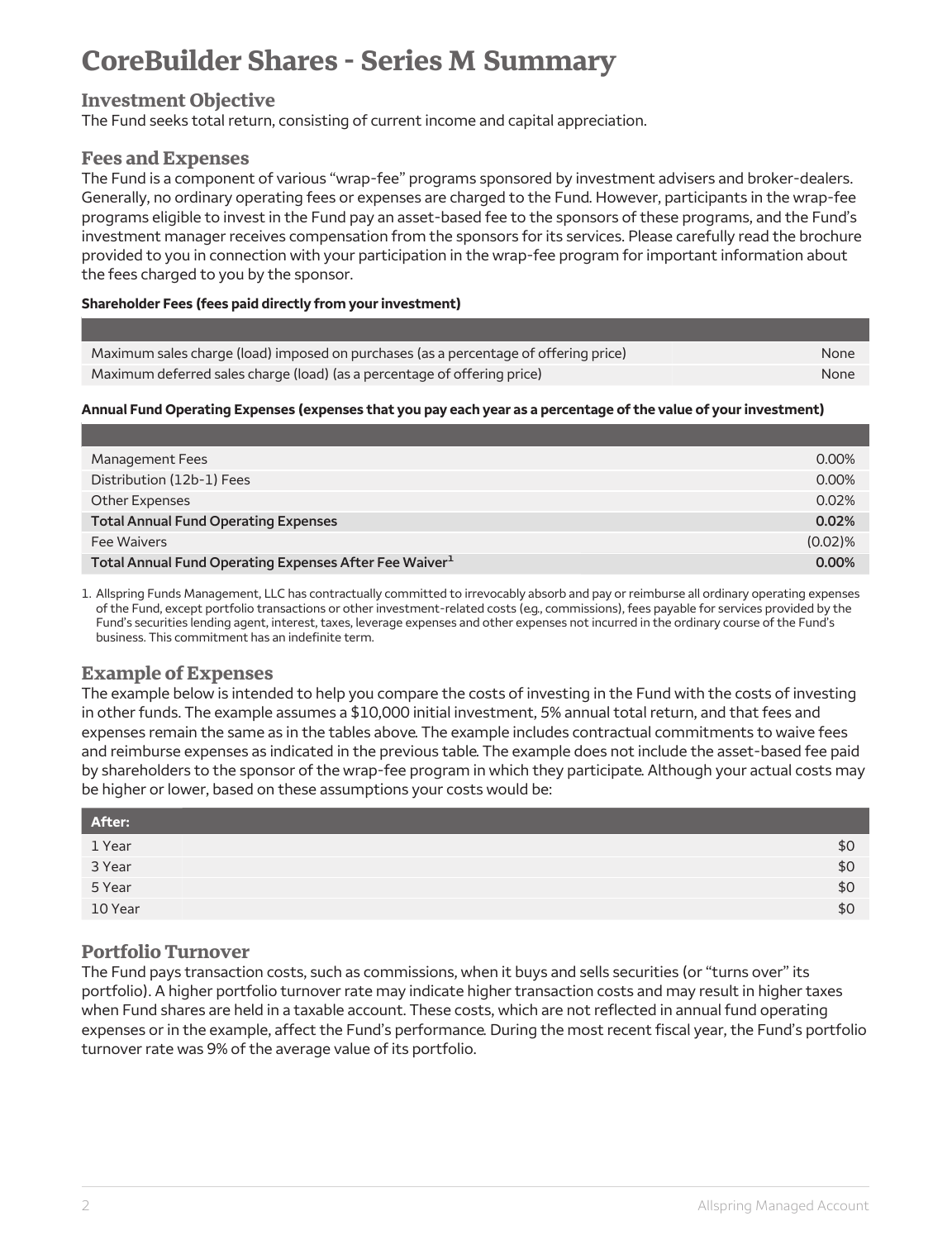#### **Principal Investment Strategies**

Under normal circumstances, we invest:

- $\blacksquare$  at least 60% of the Fund's net assets in municipal securities that pay interest exempt from federal income tax, but not necessarily the federal alternative minimum tax ("AMT");
- up to 40% of the Fund's net assets in municipal securities that pay interest subject to federal AMT;
- **up to 40% of the Fund's total assets in below investment-grade municipal securities;**
- up to 20% of the Fund's total assets in inverse floaters; and
- $\blacksquare$  up to 10% of the Fund's net assets in corporate debt securities.

We invest principally in municipal securities of states, territories and possessions of the United States that pay interest exempt from federal income tax, but not necessarily federal AMT. Some of the securities may be below investment grade or may be unrated and deemed by us to be of comparable quality. Additionally, we may invest in debt securities of corporate issuers. These include traditional corporate bonds as well as bank loans. These securities may have fixed, floating, or variable rates. We may use futures for duration and yield curve management. While we may purchase securities of any maturity, under normal circumstances, we expect the Fund's dollar-weighted average effective maturity to be between 3 and 20 years.

We may invest up to 20% of the Fund's total assets in inverse floaters to seek enhanced returns. Inverse floaters are derivative debt instruments created by depositing a municipal security in a trust. Inverse floaters pay interest at rates that generally vary inversely with specified short-term interest rates and involve leverage. We intend to limit leverage created by the Fund's investment in inverse floaters to an amount equal to 20% of the Fund's total assets.

We start our investment process with a top-down, macroeconomic outlook to determine portfolio duration and yield curve positioning as well as industry, sector and credit quality allocations. Macroeconomic factors considered may include, among others, the pace of economic growth, employment conditions, inflation, and monetary and fiscal policy. In combination with our top-down macroeconomic approach, we conduct intensive research on individual issuers to uncover solid investment opportunities, especially looking for bonds whose quality may be improving. Our security selection is based on several factors including, among others, improving financial trends, positive industry and sector dynamics, improving economic conditions, specific demographic trends and value relative to other securities. We may sell a security due to changes in credit characteristics or outlook, as well as changes in portfolio strategy or cash flow needs. A security may also be sold based on relative value considerations and could be replaced with a security that presents a better value or risk/reward profile.

#### **Principal Investment Risks**

An investment in the Fund may lose money, is not a deposit of a bank or its affiliates, is not insured or guaranteed by the Federal Deposit Insurance Corporation or any other governmental agency, and is primarily subject to the risks briefly summarized below.

**Market Risk.** The values of, and/or the income generated by, securities held by the Fund may decline due to general market conditions or other factors, including those directly involving the issuers of such securities. Securities markets are volatile and may decline significantly in response to adverse issuer, regulatory, political, or economic developments. Different sectors of the market and different security types may react differently to such developments.

**Debt Securities Risk.** Debt securities are subject to credit risk and interest rate risk. Credit risk is the possibility that the issuer or guarantor of a debt security may be unable, or perceived to be unable, to pay interest or repay principal when they become due. In these instances, the value of an investment could decline and the Fund could lose money. Credit risk increases as an issuer's credit quality or financial strength declines. Interest rate risk is the possibility that interest rates will change over time. When interest rates rise, the value of debt securities tends to fall. The longer the terms of the debt securities held by a Fund, the more the Fund is subject to this risk. If interest rates decline, interest that the Fund is able to earn on its investments in debt securities may also decline, which could cause the Fund to reduce the dividends it pays to shareholders, but the value of those securities may increase. Very low or negative interest rates may magnify interest rate risk.

**Municipal Securities Risk.** Municipal securities may be fully or partially backed or enhanced by the taxing authority of a local government, by the current or anticipated revenues from a specific project or specific assets, or by the credit of, or liquidity enhancement provided by, a private issuer. Various types of municipal securities are often related in such a way that political, economic or business developments affecting one obligation could affect other municipal securities held by a Fund.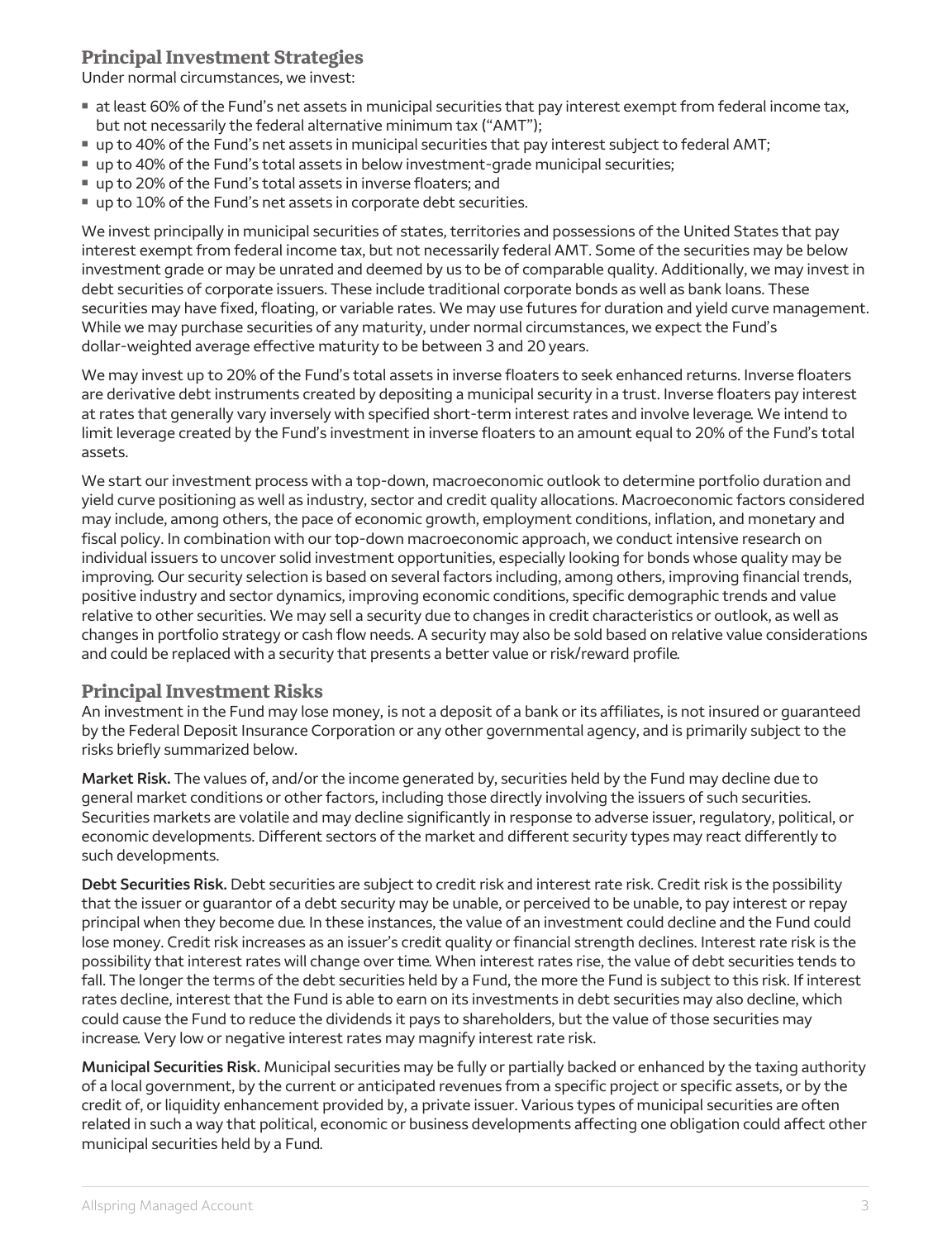**Derivatives Risk.** The use of derivatives, such as futures, options and swap agreements, can lead to losses, including those magnified by leverage, particularly when derivatives are used to enhance return rather than mitigate risk. Certain derivative instruments may be difficult to sell when the portfolio manager believes it would be appropriate to do so, or the other party to a derivative contract may be unwilling or unable to fulfill its contractual obligations.

**Futures Contracts Risk.** A Fund that uses futures contracts, which are a type of derivative, is subject to the risk of loss caused by unanticipated market movements. In addition, there may at times be an imperfect correlation between the movement in the prices of futures contracts and the value of their underlying instruments or indexes, and there may at times not be a liquid secondary market for certain futures contracts.

**High Yield Securities Risk**. High yield securities and unrated securities of similar credit quality (commonly known as "junk bonds") have a much greater risk of default or of not returning principal and their values tend to be more volatile than higher-rated securities with similar maturities.

**Inverse Floater Risk.** The holder of an inverse floater, which is a type of derivative, could lose more than its principal investment. An inverse floater produces less income and may decline in value when market rates and the rate payable on the floater rises. An inverse floater typically involves leverage, which may magnify a Fund's losses, and exhibits greater price and income volatility than an unleveraged bond with a similar maturity.

**Management Risk.** Investment decisions, techniques, analyses or models implemented by a Fund's manager or sub-adviser in seeking to achieve the Fund's investment objective may not produce expected returns, may cause the Fund's shares to lose value or may cause the Fund to underperform other funds with similar investment objectives.

#### **Performance**

The following information provides some indication of the risks of investing in the Fund by showing changes in the Fund's performance from year to year. The Fund's average annual total returns are compared to the performance of one or more indices. Past performance before and after taxes is no guarantee of future results. Performance shown does not reflect the impact of the asset-based fee paid by shareholders to the sponsor of the wrap-fee program in which they participate.



#### **Calendar Year Total Returns for Allspring Managed Account CoreBuilder® Shares - Series M as of 12/31 each year**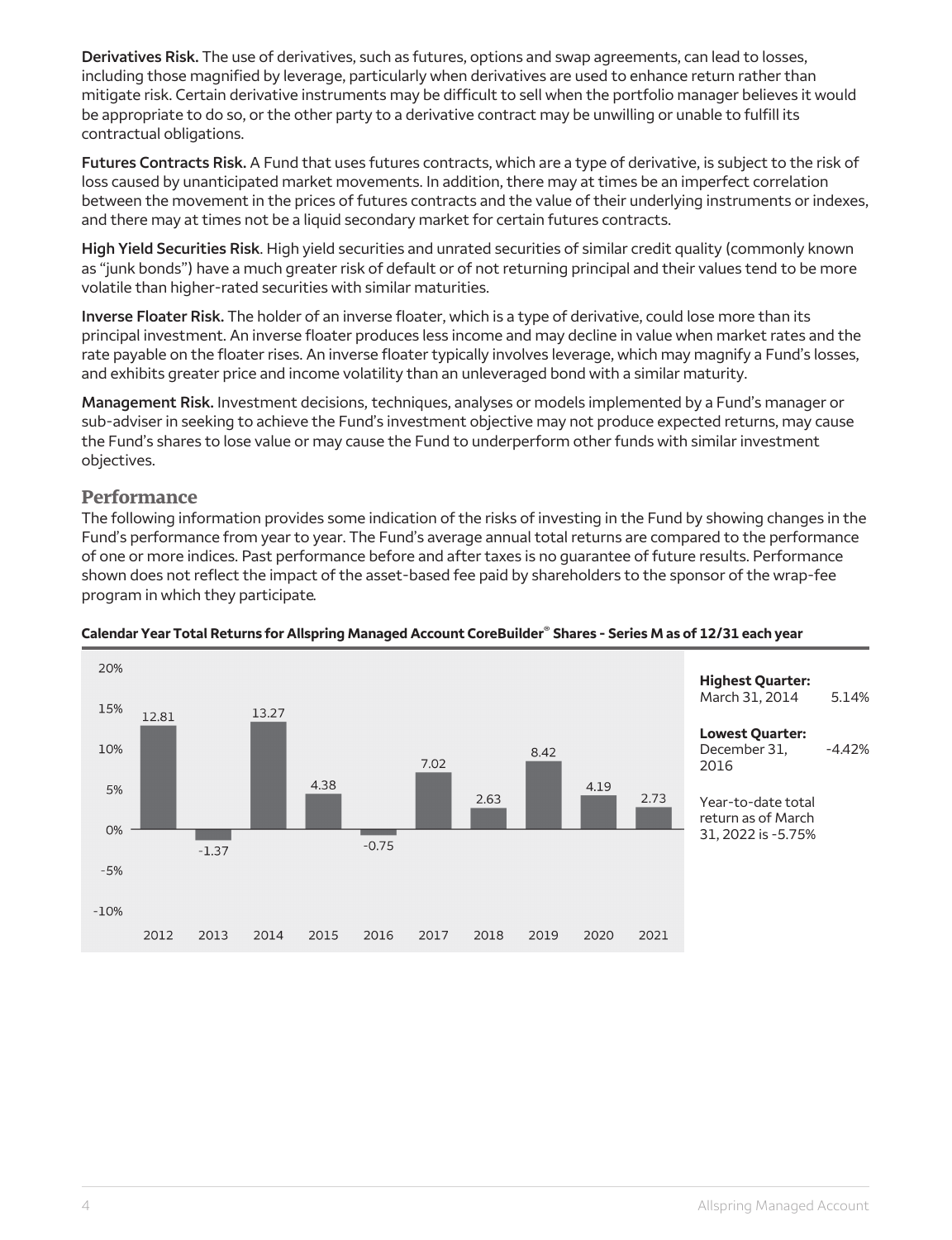#### **Average Annual Total Returns for the periods ended 12/31/2021**

|                                                                                                                          | <b>Inception</b><br>Date of<br><b>Share Class</b> | 1 Year | 5 Year | <b>10 Year</b> |
|--------------------------------------------------------------------------------------------------------------------------|---------------------------------------------------|--------|--------|----------------|
| Allspring Managed Account CoreBuilder Shares – Series<br>M (before taxes)                                                | 4/14/2008                                         | 2.73%  | 4.97%  | 5.22%          |
| Allspring Managed Account CoreBuilder Shares - Series<br>M (after taxes on distributions)                                | 4/14/2008                                         | 2.63%  | 4.08%  | 4.65%          |
| Allspring Managed Account CoreBuilder Shares - Series<br>M (after taxes on distributions and the sale of Fund<br>Shares) | 4/14/2008                                         | 2.80%  | 3.75%  | 4.40%          |
| Bloomberg Municipal Bond Index (reflects no deduction<br>for fees, expenses, or taxes)                                   |                                                   | 1.52%  | 4.17%  | 3.72%          |

After-tax returns are calculated using the historical highest individual federal marginal income tax rates and do not reflect the impact of state, local or foreign taxes. Actual after-tax returns depend on an investor's tax situation and may differ from those shown, and after-tax returns shown are not relevant to tax-exempt investors or investors who hold their Fund shares through tax-deferred arrangements, such as 401(k) Plans or Individual Retirement Accounts.

#### **Fund Management**

| <b>Manager</b>                            | <b>Sub-Adviser</b>                | <b>Portfolio Manager, Title/Managed Since</b>                                                                                                                                              |
|-------------------------------------------|-----------------------------------|--------------------------------------------------------------------------------------------------------------------------------------------------------------------------------------------|
| Allspring Funds Management,<br><b>LLC</b> | Allspring Global Investments, LLC | Terry J. Goode, Portfolio Manager / 2019<br>Robert J. Miller, Portfolio Manager / 2008<br>Adrian Van Poppel, Portfolio Manager /<br>2018<br>Nicholos Venditti, Portfolio Manager /<br>2020 |

### **Purchase and Sale of Fund Shares**

| <b>Eligible Investors</b>                                                                                                                                                                                                                                                                                                                                                                                                                                                                                                                                                                                              | <b>Investment Minimums</b>                                                                                                                                                                                | <b>Purchase and Redemption Procedures</b>                                                                                                                                                                                                                                                                                                                                                                                                                                                                                          |
|------------------------------------------------------------------------------------------------------------------------------------------------------------------------------------------------------------------------------------------------------------------------------------------------------------------------------------------------------------------------------------------------------------------------------------------------------------------------------------------------------------------------------------------------------------------------------------------------------------------------|-----------------------------------------------------------------------------------------------------------------------------------------------------------------------------------------------------------|------------------------------------------------------------------------------------------------------------------------------------------------------------------------------------------------------------------------------------------------------------------------------------------------------------------------------------------------------------------------------------------------------------------------------------------------------------------------------------------------------------------------------------|
| Shares of the Fund may be<br>purchased only by or on behalf of<br>separately managed account<br>clients where Allspring Funds<br>Management has an agreement<br>to serve as investment adviser or<br>sub-adviser to the account with<br>the separately managed account<br>sponsor (typically a registered<br>investment adviser or<br>broker-dealer) or directly with<br>the client. The Fund intends to<br>redeem shares held by or on<br>behalf of a shareholder who<br>ceases to be an eligible investor<br>as described above, and each<br>shareholder, by purchasing<br>shares, agrees to any such<br>redemption. | The Fund does not impose any<br>minimum investment requirements.<br>However, the separately managed<br>accounts through which the Fund is<br>offered typically impose minimum<br>investment requirements. | Shares of the Fund may be purchased or<br>redeemed only at the direction of Allspring<br>Funds Management, in its capacity as<br>investment adviser or sub-adviser to the<br>applicable separately managed account, to<br>the broker-dealer who executes trades for<br>the account. Purchase and redemption<br>orders are based on instructions received<br>from the separately managed account<br>sponsor and are processed at the NAV next<br>calculated after the broker-dealer receives<br>the order on behalf of the account. |

#### **Tax Information**

Any distributions you receive from the Fund may be taxable as ordinary income or capital gains, except when your investment is in an IRA, 401(k) or other tax-advantaged investment plan. However, subsequent withdrawals from such a tax-advantaged investment plan may be subject to federal income tax. You should consult your tax adviser about your specific tax situation.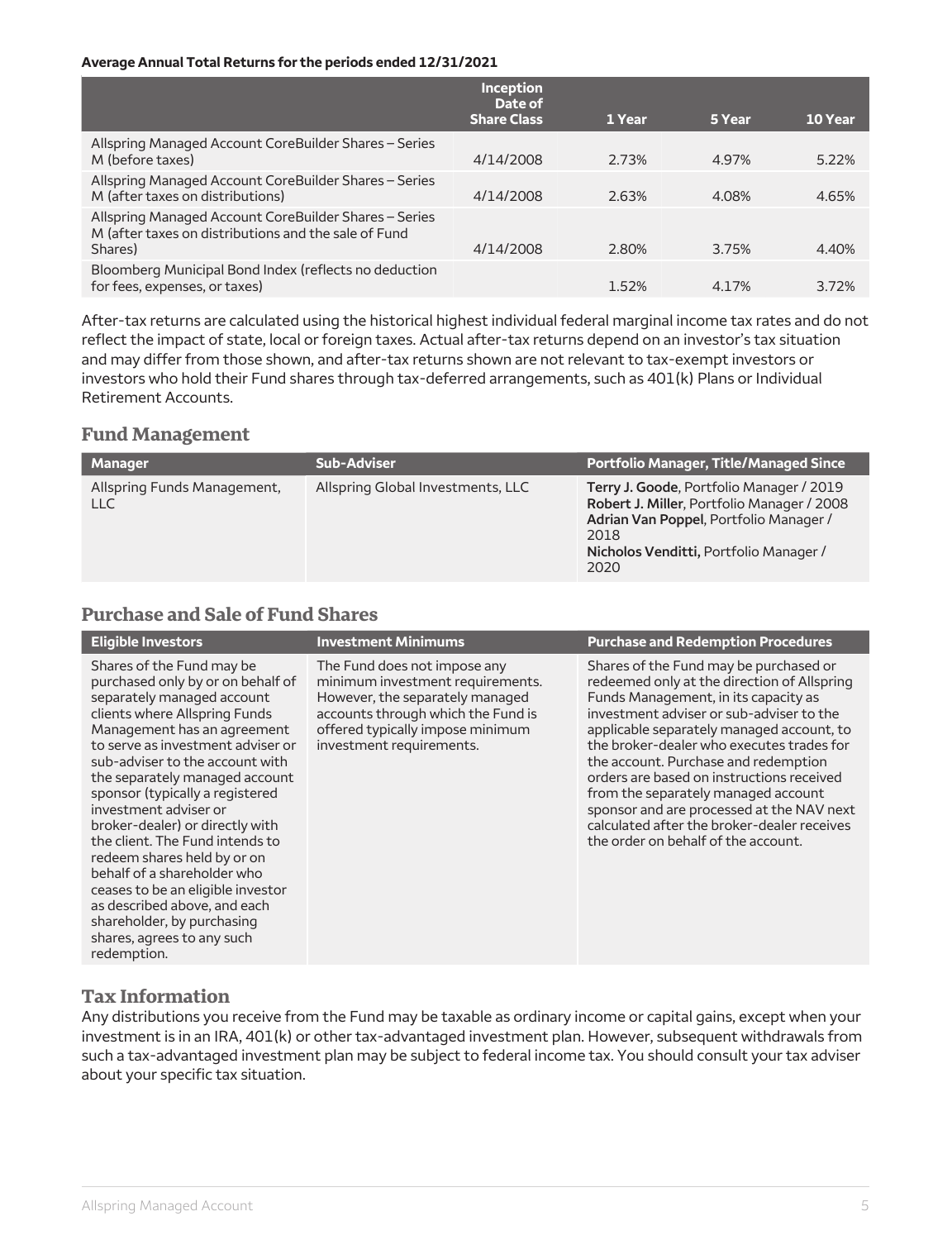### <span id="page-6-0"></span>**CoreBuilder Shares - Series M**

#### **Investment Objective**

The Fund seeks total return, consisting of current income and capital appreciation.

The Fund's Board of Trustees can change this investment objective without a shareholder vote.

#### **Principal Investment Strategies**

Under normal circumstances, we invest:

- **If at least 60% of the Fund's net assets in municipal securities that pay interest exempt from federal income tax,** but not necessarily the federal alternative minimum tax ("AMT");
- up to 40% of the Fund's net assets in municipal securities that pay interest subject to federal AMT;
- **up to 40% of the Fund's total assets in below investment-grade municipal securities;**
- up to 20% of the Fund's total assets in inverse floaters; and
- up to 10% of the Fund's net assets in corporate debt securities.

We invest principally in municipal securities of states, territories and possessions of the United States that pay interest exempt from federal income tax, but not necessarily federal AMT. Some of the securities may be below investment grade or may be unrated and deemed by us to be of comparable quality. Additionally, we may invest in debt securities of corporate issuers. These include traditional corporate bonds as well as bank loans. These securities may have fixed, floating, or variable rates. We may use futures for duration and yield curve management. While we may purchase securities of any maturity, under normal circumstances, we expect the Fund's dollar-weighted average effective maturity to be between 3 and 20 years.

We may invest up to 20% of the Fund's total assets in inverse floaters to seek enhanced returns. Inverse floaters are derivative debt instruments created by depositing a municipal security in a trust. Inverse floaters pay interest at rates that generally vary inversely with specified short-term interest rates and involve leverage. We intend to limit leverage created by the Fund's investment in inverse floaters to an amount equal to 20% of the Fund's total assets.

We start our investment process with a top-down, macroeconomic outlook to determine portfolio duration and yield curve positioning as well as industry, sector and credit quality allocations. Macroeconomic factors considered may include, among others, the pace of economic growth, employment conditions, inflation, and monetary and fiscal policy. In combination with our top-down macroeconomic approach, we conduct intensive research on individual issuers to uncover solid investment opportunities, especially looking for bonds whose quality may be improving. Our security selection is based on several factors including, among others, improving financial trends, positive industry and sector dynamics, improving economic conditions, specific demographic trends and value relative to other securities. We may sell a security due to changes in credit characteristics or outlook, as well as changes in portfolio strategy or cash flow needs. A security may also be sold based on relative value considerations and could be replaced with a security that presents a better value or risk/reward profile.

We may actively trade portfolio securities, which may lead to higher transaction costs that may affect the Fund's performance. In addition, active trading of portfolio securities may lead to higher taxes if your shares are held in a taxable account.

The Fund may hold some of its assets in cash or in money market instruments, including U.S. Government obligations, shares of other funds and repurchase agreements, or make other short-term investments for purposes of maintaining liquidity or for short-term defensive purposes when we believe it is in the best interests of the shareholders to do so. During such periods, the Fund may not achieve its objective.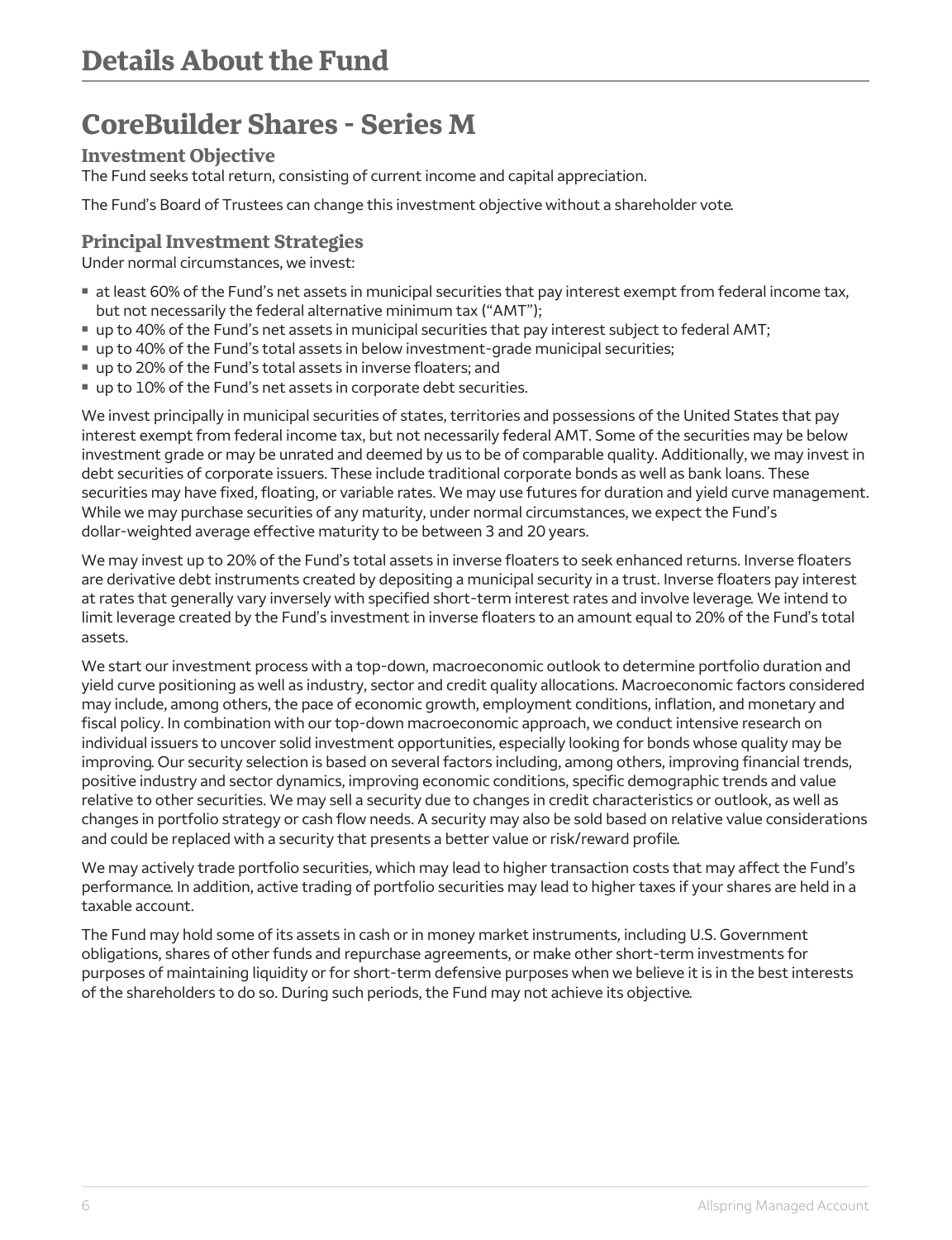#### **Principal Investment Risks**

The Fund is primarily subject to the risks mentioned below.

- $M$  Market Risk
- **Debt Securities Risk**
- **Municipal Securities Risk**
- Derivatives Risk
- **Futures Contracts Risk**
- **High Yield Securities Risk**
- **Inverse Floater Risk**
- Management Risk

These and other risks could cause you to lose money in your investment in the Fund and could adversely affect the Fund's net asset value, yield and total return. These risks are described in the "Description of Principal Investment Risks" section.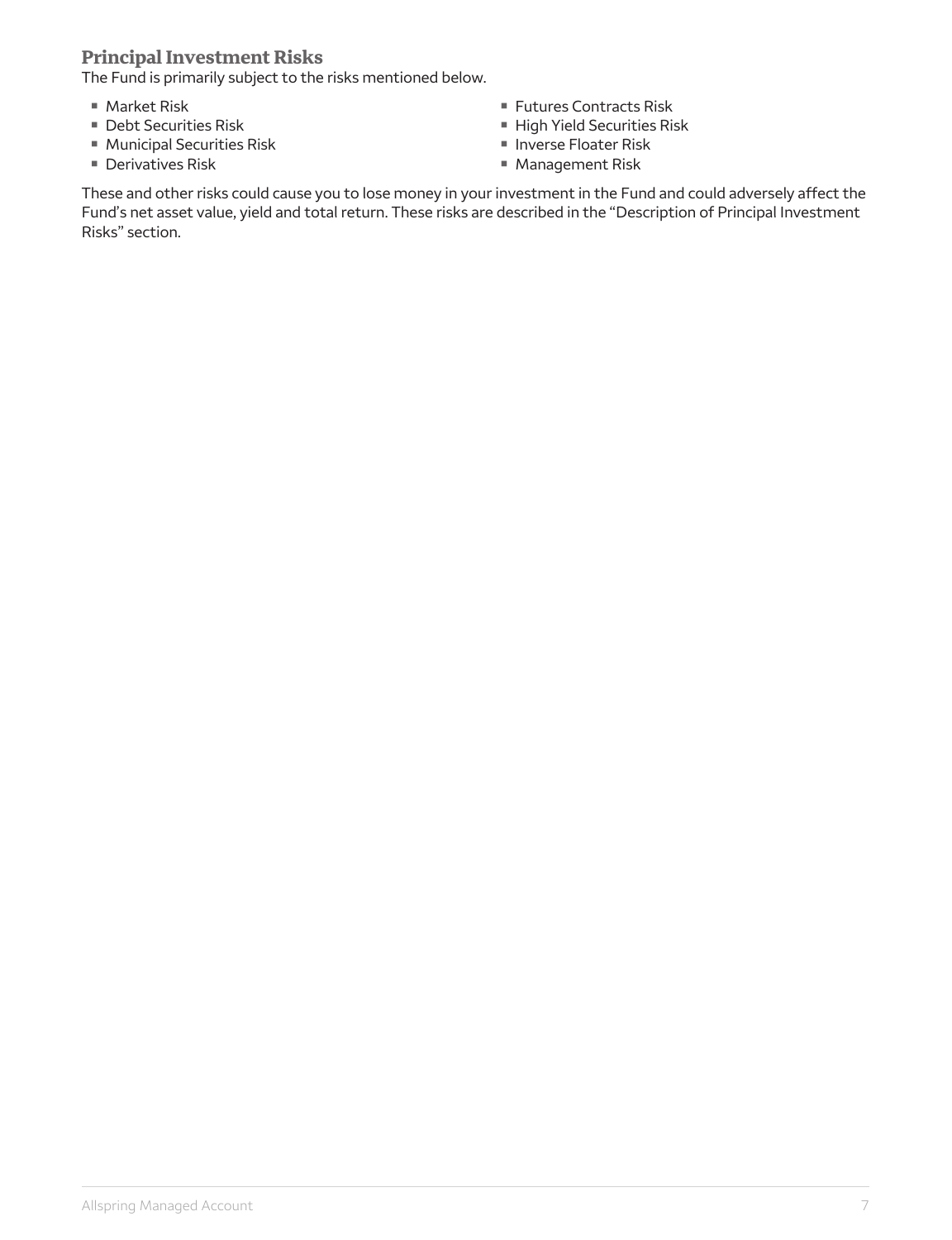## <span id="page-8-0"></span>**Description of Principal Investment Risks**

Understanding the risks involved in fund investing will help you make an informed decision that takes into account your risk tolerance and preferences. The risks that are most likely to have a material effect on a particular Fund as a whole are called "principal risks." The principal risks for the Fund have been previously identified and are described below (in alphabetical order). Additional information about the principal risks is included in the Statement of Additional Information.

**Debt Securities Risk.** Debt securities are subject to credit risk and interest rate risk. Credit risk is the possibility that the issuer or guarantor of a debt security may be unable, or perceived to be unable, to pay interest or repay principal when they become due. In these instances, the value of an investment could decline and the Fund could lose money. Credit risk increases as an issuer's credit quality or financial strength declines. The credit quality of a debt security may deteriorate rapidly and cause significant deterioration in the Fund's net asset value. Interest rate risk is the possibility that interest rates will change over time. When interest rates rise, the value of debt securities tends to fall. The longer the terms of the debt securities held by a Fund, the more the Fund is subject to this risk. If interest rates decline, interest that the Fund is able to earn on its investments in debt securities may also decline, which could cause the Fund to reduce the dividends it pays to shareholders, but the value of those securities may increase. Some debt securities give the issuers the option to call, redeem or prepay the securities before their maturity dates. If an issuer calls, redeems or prepays a debt security during a time of declining interest rates, the Fund might have to reinvest the proceeds in a security offering a lower yield, and therefore might not benefit from any increase in value as a result of declining interest rates. Very low or negative interest rates may magnify interest rate risk. Changing interest rates, including rates that fall below zero, may have unpredictable effects on markets, may result in heightened market volatility and may detract from Fund performance to the extent the Fund is exposed to such interest rates. Interest rate changes and their impact on the Fund and its share price can be sudden and unpredictable. Changes in market conditions and government policies may lead to periods of heightened volatility in the debt securities market, reduced liquidity Fund investments and an increase in Fund redemptions.

**Derivatives Risk.** The use of derivatives, such as futures, options and swap agreements, presents risks different from, and possibly greater than, the risks associated with investing directly in traditional securities. The use of derivatives can lead to losses because of adverse movements in the price or value of the derivatives' underlying assets, indexes or rates and the derivatives themselves, which may be magnified by certain features of the derivatives. These risks are heightened when derivatives are used to enhance a Fund's return or as a substitute for a position or security, rather than solely to hedge (or mitigate) the risk of a position or security held by the Fund. The success of a derivative strategy will be affected by the portfolio manager's ability to assess and predict market or economic developments and their impact on the derivatives' underlying assets, indexes or reference rates, as well as the derivatives themselves. Certain derivative instruments may become illiquid and, as a result, may be difficult to sell when the portfolio manager believes it would be appropriate to do so. Certain derivatives create leverage, which can magnify the impact of a decline in the value of their underlying assets, indexes or reference rates, and increase the volatility of the Fund's net asset value. Certain derivatives (e.q., over-the-counter swaps) are also subject to the risk that the counterparty to the derivative contract will be unwilling or unable to fulfill its contractual obligations, which may cause a Fund to lose money, suffer delays or incur costs arising from holding or selling an underlying asset. Changes in laws or regulations may make the use of derivatives more costly, may limit the availability of derivatives, or may otherwise adversely affect the use, value or performance of derivatives.

**Futures Contracts Risk.** A Fund that uses futures contracts, which are a type of derivative, is subject to the risk of loss caused by unanticipated market movements. In addition, there may at times be an imperfect correlation between the movement in the prices of futures contracts and the value of their underlying instruments or indexes, and there may at times not be a liquid secondary market for certain futures contracts.

**High Yield Securities Risk.** High yield securities and unrated securities of similar credit quality (commonly known as "junk bonds") have a much greater risk of default (or in the case of bonds currently in default, of not returning principal) and their values tend to be more volatile than higher-rated securities with similar maturities. Additionally, these securities tend to be less liquid and more difficult to value than higher-rated securities.

**Inverse Floater Risk.** The holder of an inverse floater, which is a type of derivative, could lose more than its principal investment. An inverse floater produces less income (and may produce no income) and may decline in value when market rates and the rate payable on the floater rises, and produces more income and may increase in value when market rates and the rate payable on the floater falls. An inverse floater typically involves leverage, which may magnify a Fund's losses, and exhibits greater price and income volatility than an unleveraged bond with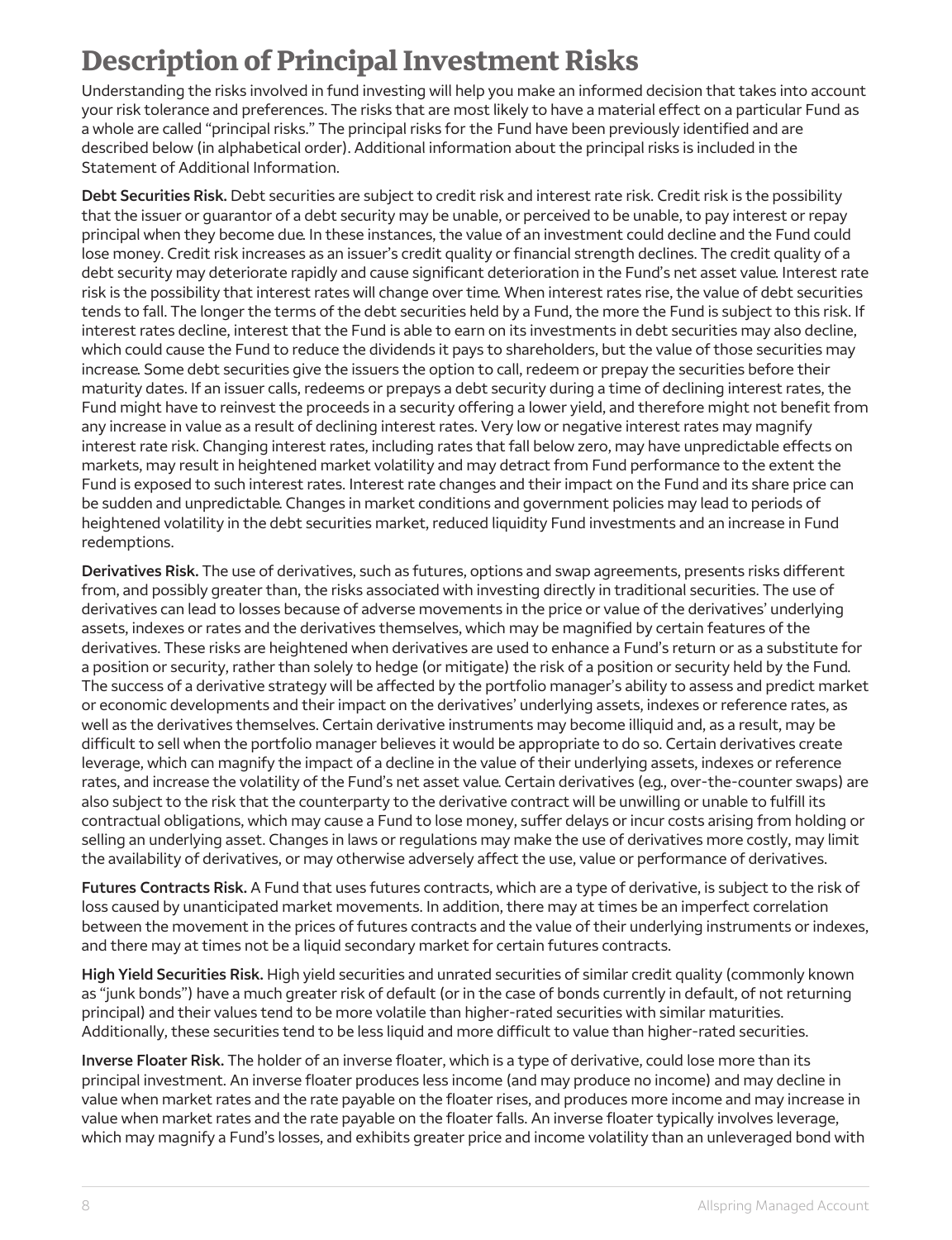a similar maturity. The tender of a floater, the failure of a remarketing agent to sell a floater or certain other events may require the dissolution of the trust or the liquidation of the underlying municipal security. In that event, the Fund, as a holder of an inverse floater, and thus a residual interest in the underlying municipal security, may lose some or all of its investment.

**Management Risk.** Investment decisions, techniques, analyses or models implemented by a Fund's manager or sub-adviser in seeking to achieve the Fund's investment objective may not produce the returns expected, may cause the Fund's shares to lose value or may cause the Fund to underperform other funds with similar investment objectives.

**Market Risk.** The values of, and/or the income generated by, securities held by a Fund may decline due to general market conditions or other factors, including those directly involving the issuers of such securities. Securities markets are volatile and may decline significantly in response to adverse issuer, regulatory, political, or economic developments. Different sectors of the market and different security types may react differently to such developments. Political, geopolitical, natural and other events, including war, terrorism, trade disputes, government shutdowns, market closures, natural and environmental disasters, epidemics, pandemics and other public health crises and related events have led, and in the future may lead, to economic uncertainty, decreased economic activity, increased market volatility and other disruptive effects on U.S. and global economies and markets. Such events may have significant adverse direct or indirect effects on a Fund and its investments. In addition, economies and financial markets throughout the world are becoming increasingly interconnected, which increases the likelihood that events or conditions in one country or region will adversely impact markets or issuers in other countries or regions.

**Municipal Securities Risk.** Municipal securities may be fully or partially backed or enhanced by the taxing authority of a local government, by the current or anticipated revenues from a specific project or specific assets, or by the credit of, or liquidity enhancement provided by, a private issuer. Municipal securities may be difficult to obtain because of limited supply, which may increase the cost to a Fund of purchasing such securities and effectively reduce the Fund's yield. Typically, less information is available about a municipal issuer than is available about other types of issuers. Various types of municipal securities are often related in such a way that political, economic or business developments affecting one obligation could affect other municipal securities held by the Fund. The value and liquidity of municipal securities backed by the revenue from a particular project or other source may decline if the project or other source fails to generate expected revenue. Although the Fund may strive to invest in municipal securities and other securities that pay interest that is exempt from certain taxes (such as federal taxes, federal alternative minimum tax and/or state taxes as applicable), some income earned by Fund investments may be subject to such taxes. Certain issuers of municipal securities may have the ability to call or redeem a security prior to its maturity date, which could impair Fund performance.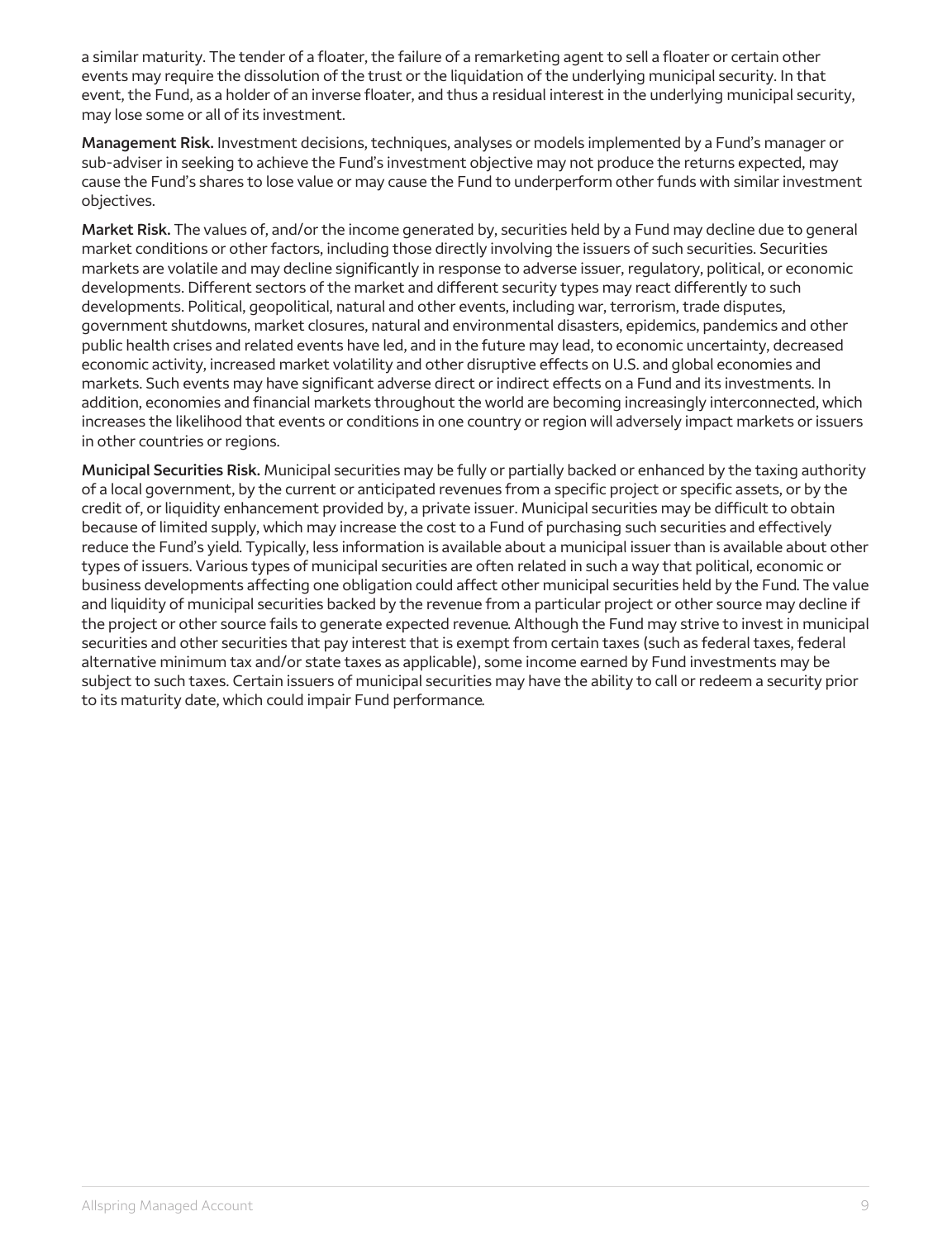## <span id="page-10-0"></span>**Portfolio Holdings Information**

A description of the Fund's policies and procedures with respect to disclosure of its portfolio holdings is available in the Fund's Statement of Additional Information.

# <span id="page-10-1"></span>**Pricing Fund Shares**

A Fund's NAV is the value of a single share. The NAV is calculated as of the close of regular trading on the New York Stock Exchange ("NYSE") (generally 4:00 p.m. Eastern time) on each day that the NYSE is open, although a Fund may deviate from this calculation time under unusual or unexpected circumstances. To calculate the NAV of a Fund's shares, the Fund's assets are valued and totaled, liabilities are subtracted, and the balance, called net assets, is divided by the number of shares outstanding. The price at which a purchase or redemption request is processed is based on the next NAV calculated after the request is received in good order. Generally, NAV is not calculated, and purchase and redemption requests are not processed, on days that the NYSE is closed for trading; however, under unusual or unexpected circumstances, a Fund may elect to remain open even on days that the NYSE is closed or closes early. To the extent that a Fund's assets are traded in various markets on days when the Fund is closed, the value of the Fund's assets may be affected on days when you are unable to buy or sell Fund shares. Conversely, trading in some of a Fund's assets may not occur on days when the Fund is open.

With respect to any portion of a Fund's assets that may be invested in other mutual funds, the value of the Fund's shares is based on the NAV of the shares of the other mutual funds in which the Fund invests. The valuation methods used by mutual funds in pricing their shares, including the circumstances under which they will use fair value pricing and the effects of using fair value pricing, are included in the prospectuses of such funds. To the extent a Fund invests a portion of its assets in non-registered investment vehicles, the Fund's interests in the non-registered vehicles are fair valued at NAV.

With respect to a Fund's assets invested directly in securities, the Fund's investments are generally valued at current market prices. Equity securities, options and futures are generally valued at the official closing price or, if none, the last reported sales price on the primary exchange or market on which they are listed (closing price). Equity securities that are not traded primarily on an exchange are generally valued at the quoted bid price obtained from a broker-dealer.

Debt securities are valued at the evaluated bid price provided by an independent pricing service or, if a reliable price is not available, the quoted bid price from an independent broker-dealer.

We are required to depart from these general valuation methods and use fair value pricing methods to determine the values of certain investments if we believe that the closing price or the quoted bid price of a security, including a security that trades primarily on a foreign exchange, does not accurately reflect its current market value as of the time a Fund calculates its NAV. The closing price or the quoted bid price of a security may not reflect its current market value if, among other things, a significant event occurs after the closing price or quoted bid price are made available, but before the time as of which a Fund calculates its NAV, that materially affects the value of the security. We use various criteria, including a systemic evaluation of U.S. market moves after the close of foreign markets, in deciding whether a foreign security's market price is still reliable and, if not, what fair market value to assign to the security. In addition, we use fair value pricing to determine the value of investments in securities and other assets, including illiquid securities, for which current market quotations or evaluated prices from a pricing service or broker-dealer are not readily available.

The fair value of a Fund's securities and other assets is determined in good faith pursuant to policies and procedures adopted by the Fund's Board of Trustees. In light of the judgment involved in making fair value decisions, there can be no assurance that a fair value assigned to a particular security is accurate or that it reflects the price that the Fund could obtain for such security if it were to sell the security at the time as of which fair value pricing is determined. Such fair value pricing may result in NAVs that are higher or lower than NAVs based on the closing price or quoted bid price. See the Statement of Additional Information for additional details regarding the determination of NAVs.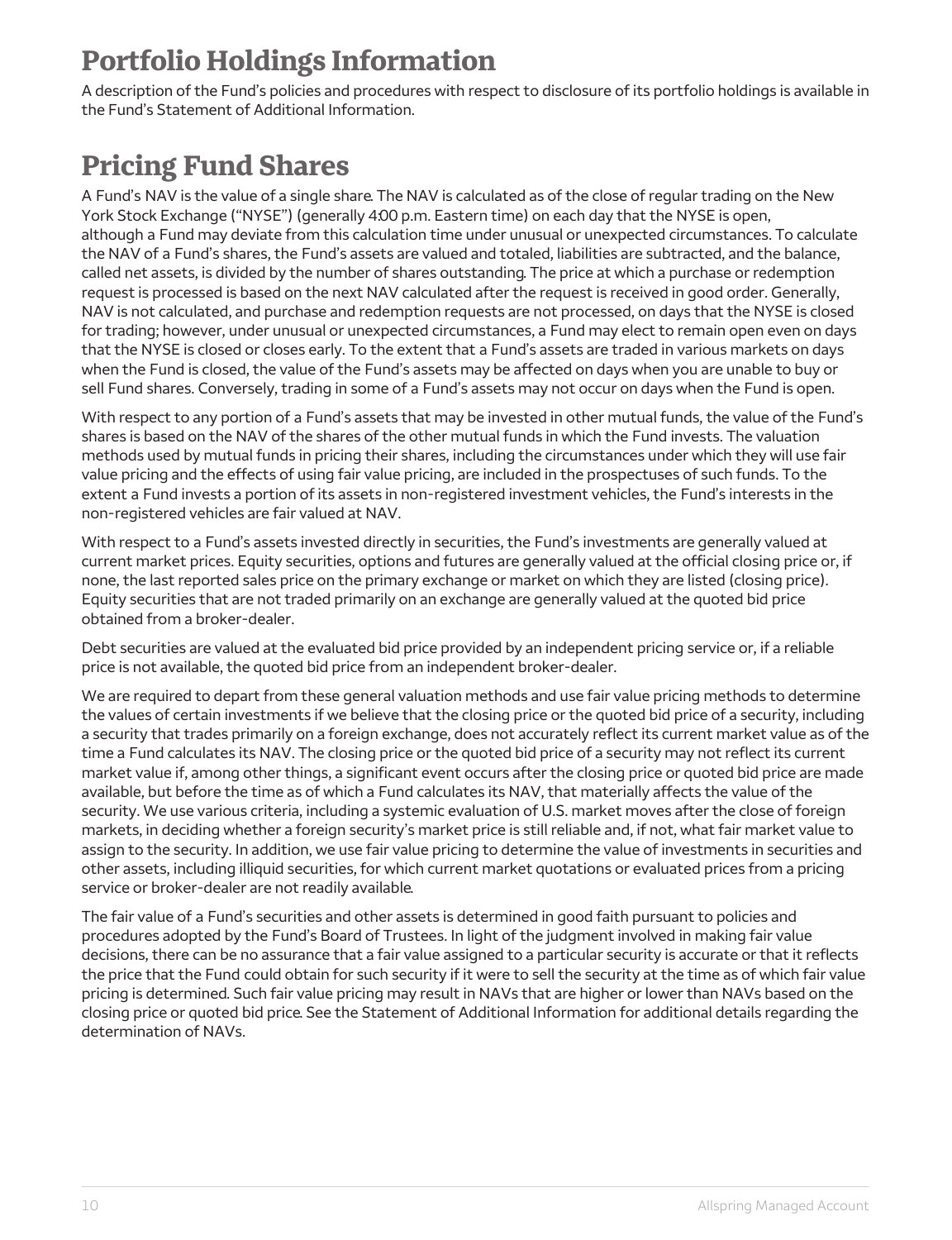### <span id="page-11-0"></span>**The Manager**

Allspring Funds Management, LLC ("Allspring Funds Management"), headquartered at 525 Market Street, San Francisco, CA 94105, provides advisory and Fund-level administrative services to the Fund pursuant to an investment management agreement (the "Management Agreement"). Allspring Funds Management is a wholly owned subsidiary of Allspring Global Investments Holdings, LLC, a holding company indirectly owned by certain private funds of GTCR LLC and Reverence Capital Partners, L.P. Allspring Funds Management is a registered investment adviser that provides advisory services for registered mutual funds, closed-end funds and other funds and accounts.

Allspring Funds Management is responsible for implementing the investment objectives and strategies of the Fund. Allspring Funds Management's investment professionals review and analyze the Fund's performance, including relative to peer funds, and monitor the Fund's compliance with its investment objectives and strategies. Allspring Funds Management is responsible for reporting to the Board on investment performance and other matters affecting the Fund. When appropriate, Allspring Funds Management recommends to the Board enhancements to Fund features, including changes to Fund investment objectives, strategies and policies. Allspring Funds Management also communicates with shareholders and intermediaries about Fund performance and features.

Allspring Funds Management is also responsible for providing Fund-level administrative services to the Fund, which include, among others, providing such services in connection with the Fund's operations; developing and implementing procedures for monitoring compliance with regulatory requirements and compliance with the Fund's investment objectives, policies and restrictions; and providing any other Fund-level administrative services reasonably necessary for the operation of the Fund, other than those services that are provided by the Fund's transfer and dividend disbursing agent, custodian, and fund accountant.

To assist Allspring Funds Management in implementing the investment objectives and strategies of the Fund, Allspring Funds Management may contract with one or more sub-advisers to provide day-to-day portfolio management services to the Fund. Allspring Funds Management employs a team of investment professionals who identify and recommend the initial hiring of any sub-adviser and oversee and monitor the activities of any sub-adviser on an ongoing basis. Allspring Funds Management retains overall responsibility for the investment activities of the Fund.

A discussion regarding the basis for the Board's approval of the Management Agreement and any applicable sub-advisory agreements for the Fund is available in the Fund's semi-annual report for the period ended June 30.

For the Fund's most recent fiscal year end, the management fee paid to Allspring Funds Management pursuant to the Management Agreement, net of any applicable waivers and reimbursements, was as follows:

| <b>Fund</b>                                                          | <b>Management</b><br><b>Fee</b> |
|----------------------------------------------------------------------|---------------------------------|
| Allspring Managed Account CoreBuilder <sup>®</sup> Shares - Series M | 0.00%<br>All assets             |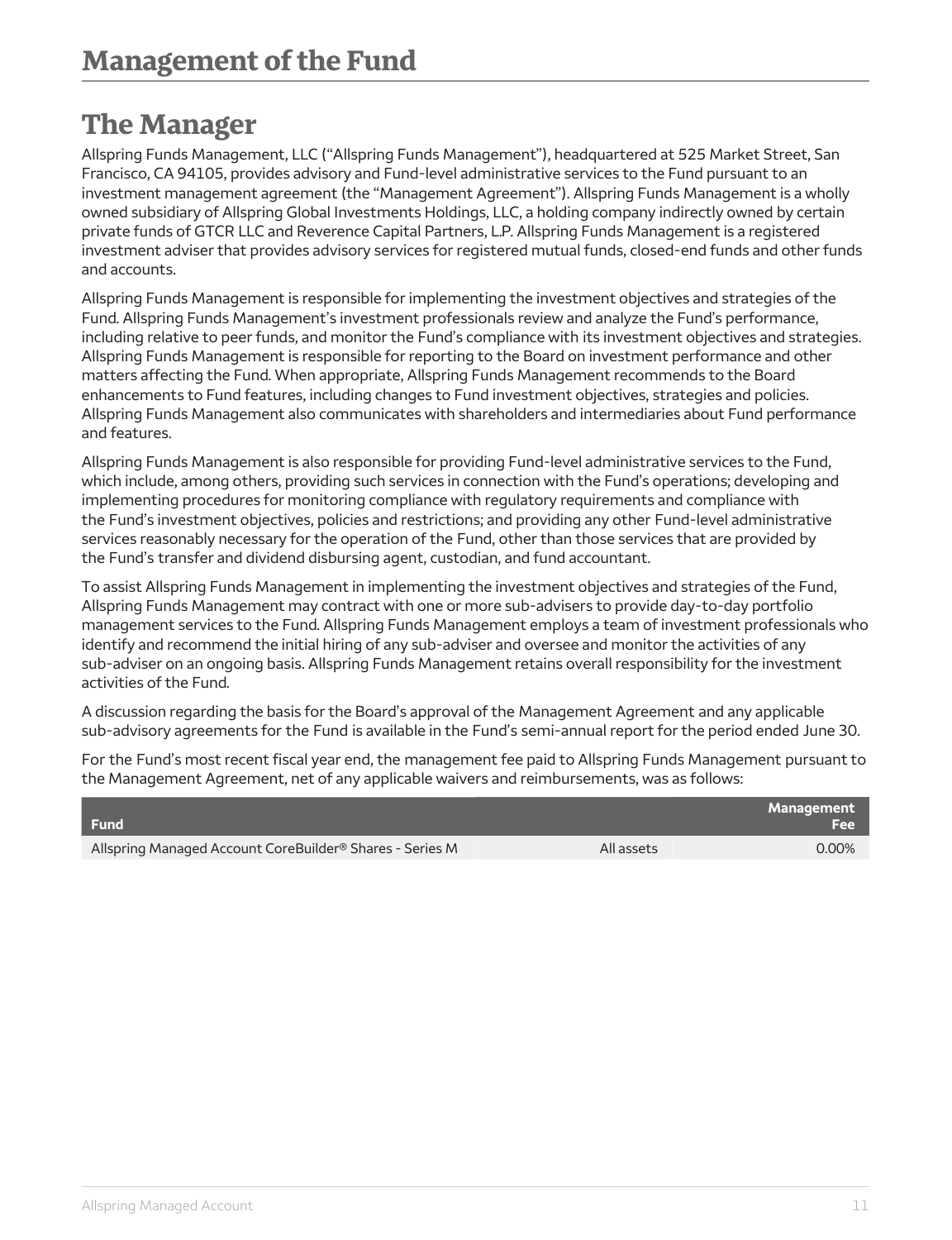## <span id="page-12-0"></span>**The Sub-Adviser and Portfolio Managers**

The following sub-adviser and portfolio managers provide day-to-day portfolio management services to the Fund. These services include making purchases and sales of securities and other investment assets for the Fund, selecting broker-dealers, negotiating brokerage commission rates and maintaining portfolio transaction records. The sub-adviser is compensated for its services by Allspring Funds Management from the fees Allspring Funds Management receives from sponsors of the wrap-fee programs. The Statement of Additional Information provides additional information about the portfolio managers' compensation, other accounts managed by the portfolio managers and the portfolio managers' ownership of securities in the Fund.

**Allspring Global Investments, LLC** ("Allspring Investments") is a registered investment adviser located at 525 Market Street, San Francisco, CA 94105. Allspring Investments, an affiliate of Allspring Funds Management and wholly owned subsidiary of Allspring Global Investments Holdings, LLC, is a multi-boutique asset management firm committed to delivering superior investment services to institutional clients, including mutual funds.

| Terry J. Goode           | Mr. Goode joined Allspring Investments or one of its predecessor firms in 2002,<br>where he currently serves as a Senior Portfolio Manager and was formerly Leader of<br>the Tax-Exempt Research team.                                                                                                                                 |
|--------------------------|----------------------------------------------------------------------------------------------------------------------------------------------------------------------------------------------------------------------------------------------------------------------------------------------------------------------------------------|
| Robert J. Miller         | Mr. Miller joined Allspring Investments or one of its predecessor firms in 2008, where<br>he currently serves as a Senior Portfolio Manager with the Tax-Exempt Fixed-Income<br>team.                                                                                                                                                  |
| <b>Adrian Van Poppel</b> | Mr. Van Poppel Allspring Investments or one of its predecessor firms in 1997, where he<br>currently serves as a Senior Portfolio Manager with the Tax-Exempt Fixed-Income<br>team.                                                                                                                                                     |
| Nicholos Venditti        | Mr. Venditti joined Allspring Investments or one of its predecessor firms in 2020,<br>where he currently serves as a Senior Portfolio Manager. Prior to joining Allspring<br>Investments, Nick spent 10 years at Thornburg Investment Management, most<br>recently as a Senior Portfolio Manager and Head of the Municipal Bond Group. |

### <span id="page-12-1"></span>**Multi-Manager Arrangement**

The Fund and Allspring Funds Management have obtained an exemptive order from the SEC that permits Allspring Funds Management, subject to Board approval, to select certain sub-advisers and enter into or amend sub-advisory agreements with them, without obtaining shareholder approval. The SEC order extends to sub-advisers that are not otherwise affiliated with Allspring Funds Management or the Fund, as well as sub-advisers that are wholly-owned subsidiaries of Allspring Funds Management or of a company that wholly owns Allspring Funds Management. In addition, the SEC staff, pursuant to no-action relief, has extended multi-manager relief to any affiliated sub-adviser, such as affiliated sub-advisers that are not wholly-owned subsidiaries of Allspring Funds Management or of a company that wholly owns Allspring Funds Management, provided certain conditions are satisfied (all such sub-advisers covered by the order or relief, "Multi-Manager Sub-Advisers").

As such, Allspring Funds Management, with Board approval, may hire or replace Multi-Manager Sub-Advisers for each Fund that is eligible to rely on the order or relief. Allspring Funds Management, subject to Board oversight, has the responsibility to oversee Multi-Manager Sub-Advisers and to recommend their hiring, termination and replacement. If a new sub-adviser is hired for a Fund pursuant to the order or relief, the Fund is required to notify shareholders within 90 days. The Fund is not required to disclose the individual fees that Allspring Funds Management pays to a Multi-Manager Sub-Adviser.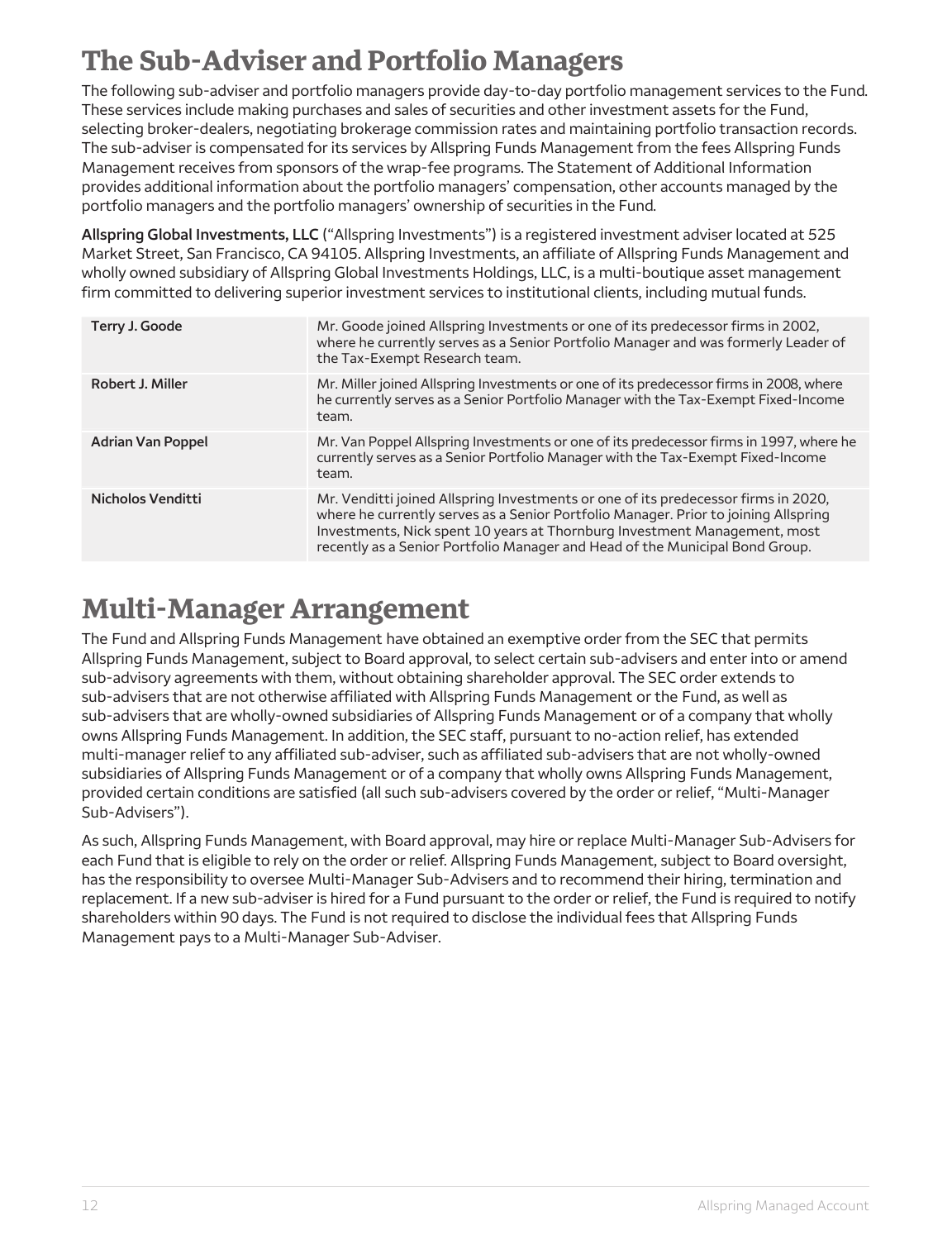## <span id="page-13-0"></span>**Share Class Eligibility**

Developed exclusively as an investment option within the separately managed accounts advised or subadvised by Allspring Funds Management, LLC, the Fund is a special purpose fund intended to be used in combination with selected individual securities to effectively model institutional-level investment strategies. The Fund is intended to help enable certain separately managed account investors to achieve greater diversification than smaller managed accounts might otherwise achieve.

Shares of the Fund may be purchased only by or on behalf of separately managed account clients that have entered into an agreement with Allspring Funds Management either directly or through a separately managed account sponsor (typically a registered investment adviser or broker-dealer) to have Allspring Funds Management serve as investment adviser or sub-adviser to the account. We intend to redeem shares held by or on behalf of a shareholder who ceases to be an eligible investor as described above, and each shareholder, by purchasing shares, agrees to any such redemption.

The information in this Prospectus is not intended for distribution to, or use by, any person or entity in any non-U.S. jurisdiction or country where such distribution or use would be contrary to any law or regulation, or which would subject Fund shares to any registration requirement within such jurisdiction or country.

## <span id="page-13-1"></span>**Share Class Features**

The table below summarizes the key features of the share class offered through this Prospectus.

| Front-End Sales Charge                  | <b>None</b> |
|-----------------------------------------|-------------|
| Contingent Deferred Sales Charge (CDSC) | <b>None</b> |
| Ongoing Distribution (12b-1) Fees       | <b>None</b> |

### <span id="page-13-2"></span>**Compensation to Financial Professionals and Intermediaries**

No compensation is paid to intermediaries from Fund assets on sales of CoreBuilder® shares. CoreBuilder® shares do not carry sales commissions or pay Rule 12b-1 fees.

## <span id="page-13-3"></span>**Buying and Selling Fund Shares**

Shares of the Fund may be purchased or redeemed only at the direction of Allspring Funds Management, in its capacity as investment adviser or sub-adviser to the applicable separately managed account, to the broker-dealer who executes trades for the account. Purchase and redemption requests are based on instructions received by Allspring Funds Management from a separately managed account sponsor. Such requests are processed at the NAV next calculated after the broker-dealer who executes trades for the account receives the instructions on behalf of the account.

The Fund does not impose any minimum investment requirements. However, the separately managed accounts through which the Fund is offered typically impose minimum investment requirements.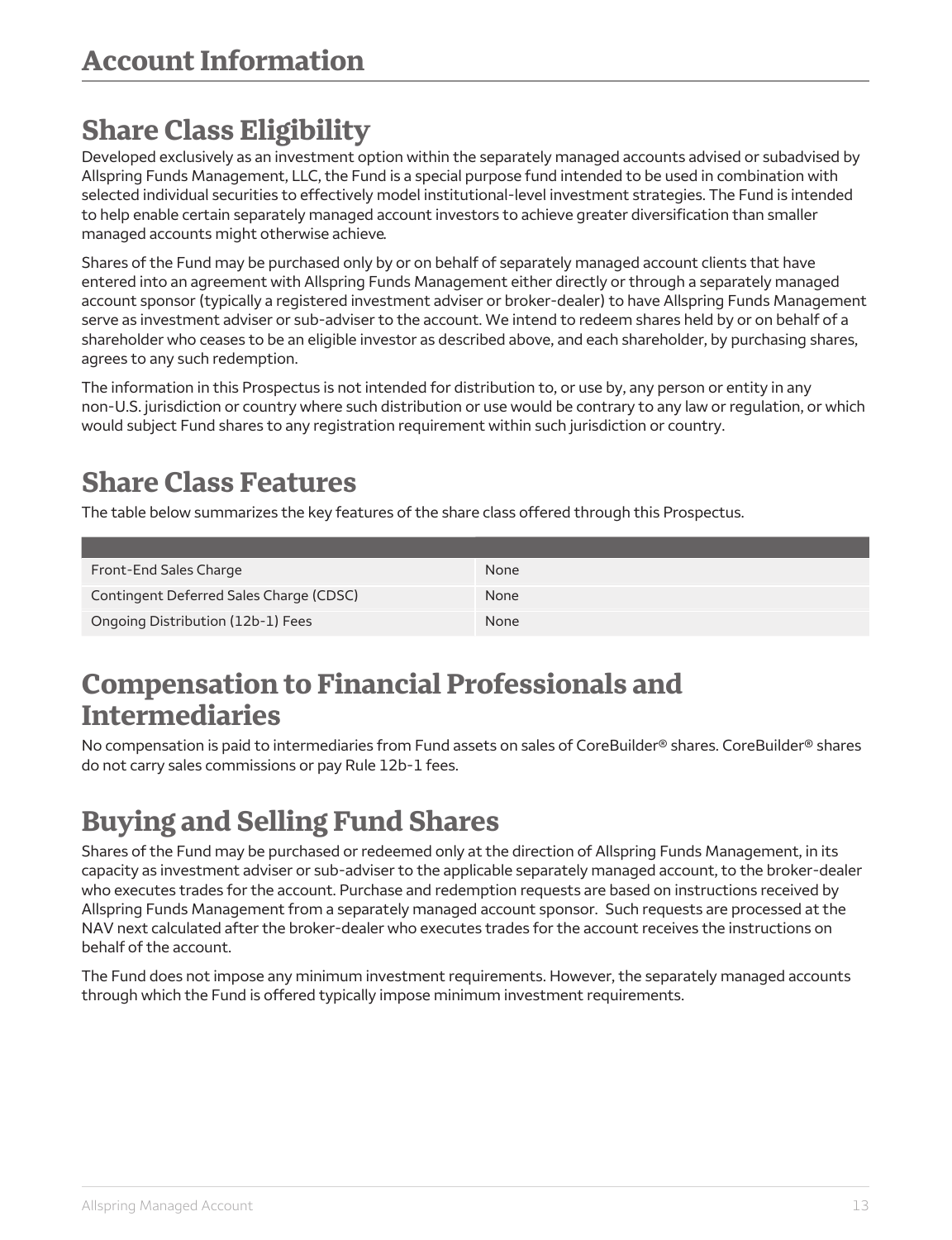## <span id="page-14-0"></span>**Frequent Purchases and Redemptions of Fund Shares**

Because the Fund is designed to be a component of a separately managed account that also invests in individual securities and other investments, the Fund's shares may be purchased and redeemed on a frequent basis for rebalancing purposes, to invest new monies, or to accommodate reductions in account size. Furthermore, because all purchase and redemption orders are initiated by Allspring Funds Management, separately managed account clients are not in a position to effect purchase or redemption orders and are, therefore, unable to directly trade in shares of the Fund. Accordingly, the Fund has not adopted any policies and procedures that would limit frequent purchases and redemptions of the Fund's shares.

The Fund is not designed to serve as a vehicle for frequent trading. Allspring Funds Management reserves the right to satisfy purchase and redemption orders exclusively through the purchase and sale of individual securities in an account if it determines that such account is attempting to use the Fund as a vehicle for market timing.

## <span id="page-14-1"></span>**Account Policies**

**Advance Notice of Large Transactions.** We strongly urge you to make all purchases and redemptions of Fund shares as early in the day as possible and to notify us or your intermediary at least one day in advance of transactions in Fund shares in excess of \$1 million. This will help us to manage the Funds most effectively. When you give this advance notice, please provide your name and account number.

### <span id="page-14-2"></span>**Distributions**

The Fund declares distributions of any net investment income daily, and pays such distributions monthly. The Fund generally make distributions of any realized net capital gains annually.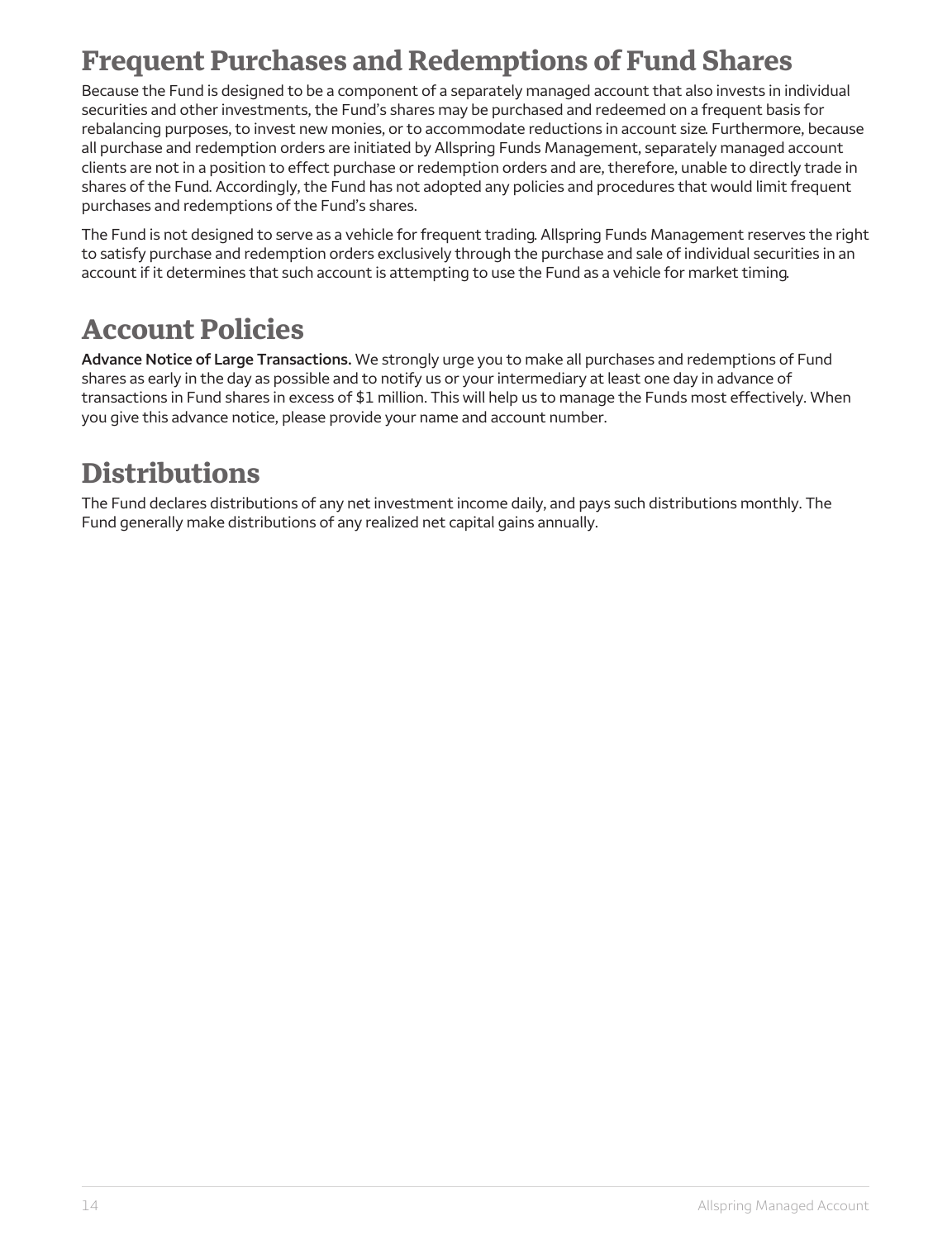### <span id="page-15-0"></span>**Taxes**

The following discussion regarding federal income taxes is based on laws that were in effect as of the date of this Prospectus and summarizes only some of the important federal income tax considerations affecting the Fund and you as a shareholder. It does not apply to foreign or tax-exempt shareholders or those holding Fund shares through a tax-advantaged account, such as a 401(k) Plan or IRA. This discussion is not intended as a substitute for careful tax planning. You should consult your tax adviser about your specific tax situation. Please see the Statement of Additional Information for additional federal income tax information.

The Fund elected to be treated, and intends to qualify each year, as a regulated investment company ("RIC") under the Internal Revenue Code of 1986, as amended. A RIC is not subject to tax at the corporate level on income and gains from investments that are distributed in a timely manner to shareholders. However, the Fund's failure to qualify as a RIC would result in corporate level taxation, and consequently, a reduction in income available for distribution to you as a shareholder.

We will pass on to a Fund's shareholders substantially all of the Fund's net investment income and realized net capital gains, if any. Distributions from a Fund's ordinary income and net short-term capital gains, if any, generally will be taxable to you as ordinary income. Distributions from a Fund's net long-term capital gains, if any, generally will be taxable to you as long-term capital gains. If you are an individual and meet certain holding period requirements with respect to your Fund shares, you may be eligible for reduced tax rates on qualified dividend income, if any, distributed by the Fund.

Corporate shareholders may be able to deduct a portion of their distributions when determining their taxable income.

Individual taxpayers are subject to a maximum tax rate of 37% on ordinary income and a maximum tax rate on long-term capital gains and qualified dividends of 20%. For U.S. individuals with income exceeding \$200,000 (\$250,000 if married and filing jointly), a 3.8% Medicare contribution tax will apply on "net investment income," including interest, dividends, and capital gains. Corporations are subject to tax on all income and gains at a tax rate of 21%. However, a RIC is not subject to tax at the corporate level on income and gains from investments that are distributed in a timely manner to shareholders.

Distributions from a Fund normally will be taxable to you when paid, whether you take distributions in cash or automatically reinvest them in additional Fund shares. Following the end of each year, we will notify you of the federal income tax status of your distributions for the year.

If you buy shares of a Fund shortly before it makes a taxable distribution, your distribution will, in effect, be a taxable return of part of your investment. Similarly, if you buy shares of a Fund when it holds appreciated securities, you will receive a taxable return of part of your investment if and when the Fund sells the appreciated securities and distributes the gain. The Fund has built up, or has the potential to build up, high levels of unrealized appreciation.

Your redemptions (including redemptions in-kind) and exchanges of Fund shares ordinarily will result in a taxable capital gain or loss, depending on the amount you receive for your shares (or are deemed to receive in the case of exchanges) and the amount you paid (or are deemed to have paid) for them. Such capital gain or loss generally will be long-term capital gain or loss if you have held your redeemed or exchanged Fund shares for more than one year at the time of redemption or exchange. In certain circumstances, losses realized on the redemption or exchange of Fund shares may be disallowed.

When you receive a distribution from a Fund or redeem shares, you may be subject to backup withholding.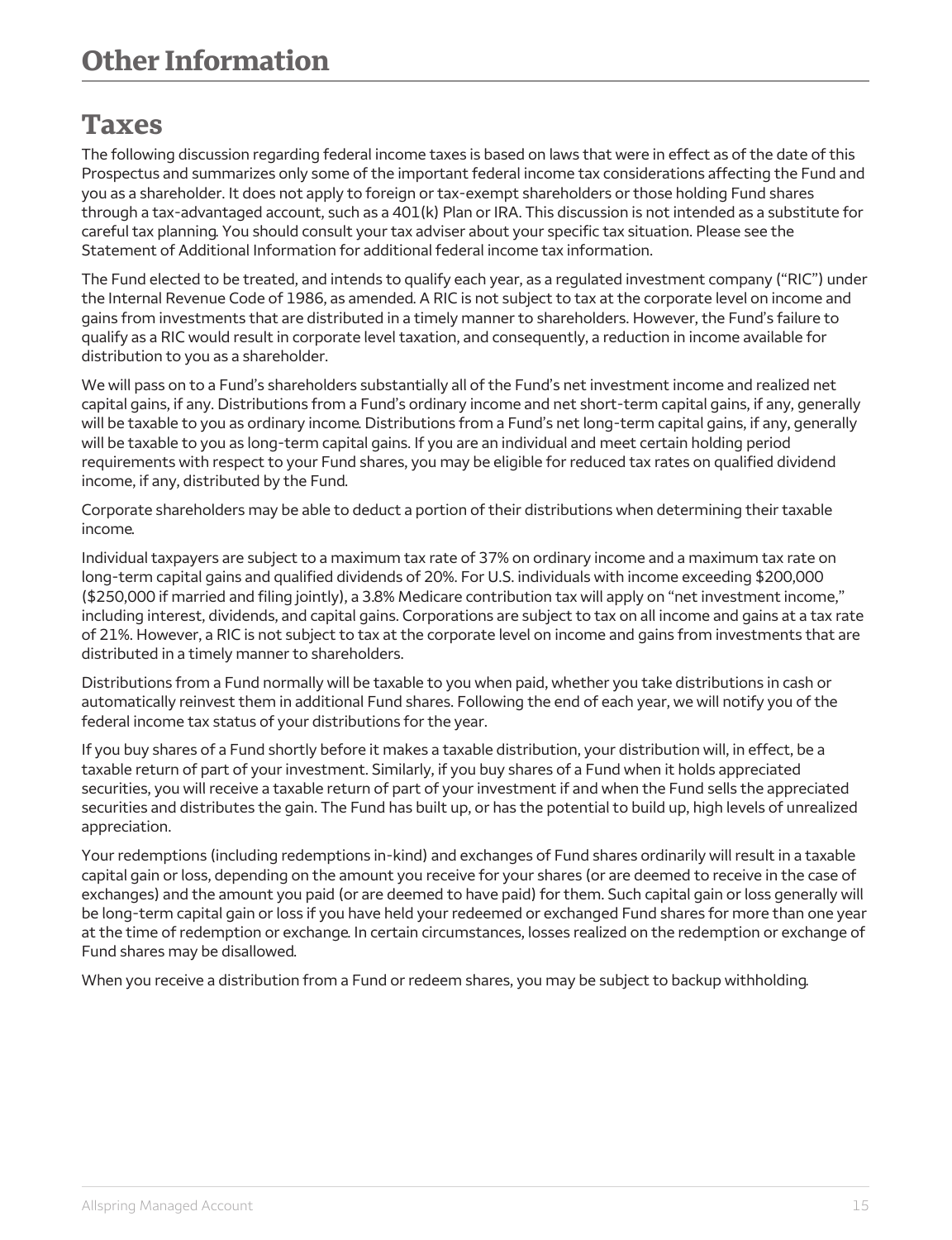# <span id="page-16-0"></span>**Financial Highlights**

The following table is intended to help you understand a Fund's financial performance for the past five years (or since inception, if shorter). Certain information reflects financial results for a single Fund share. Total returns represent the rate you would have earned (or lost) on an investment in the Fund (assuming reinvestment of all distributions). The information in the following table has been derived from the Fund's financial statements which have been audited by KPMG LLP, the Funds' independent registered public accounting firm, whose report, along with the Fund's financial statements, is also included in the Fund's annual report, a copy of which is available upon request.

## **CoreBuilder Shares - Series M**

For a share outstanding throughout each period

|                                                           | <b>Year ended December 31</b> |    |                       |    |                       |    |                       |                       |
|-----------------------------------------------------------|-------------------------------|----|-----------------------|----|-----------------------|----|-----------------------|-----------------------|
|                                                           | 2021                          |    | 2020                  |    | 2019                  |    | 2018                  | 2017                  |
| Net asset value, beginning of period                      | \$<br>12.47                   | \$ | 12.36                 | \$ | 11.79                 | \$ | 11.91                 | \$<br>11.51           |
| Net investment income                                     | 0.39                          |    | 0.40                  |    | 0.41                  |    | 0.43                  | 0.40                  |
| Net realized and unrealized gains (losses) on investments | (0.05)                        |    | 0.11                  |    | 0.57                  |    | (0.13)                | 0.40                  |
| Total from investment operations                          | 0.34                          |    | 0.51                  |    | 0.98                  |    | 0.30                  | 0.80                  |
| Distributions to shareholders from                        |                               |    |                       |    |                       |    |                       |                       |
| Net investment income                                     | (0.39)                        |    | (0.40)                |    | (0.41)                |    | (0.42)                | (0.40)                |
| Net asset value, end of period                            | \$<br>12.42                   | \$ | 12.47                 | \$ | 12.36                 | \$ | 11.79                 | \$<br>11.91           |
| <b>Total return</b>                                       | 2.73%                         |    | 4.19%                 |    | 8.42%                 |    | 2.63%                 | 7.02%                 |
| Ratios to average net assets (annualized)                 |                               |    |                       |    |                       |    |                       |                       |
| Gross expenses                                            | 0.02%                         |    | 0.03%                 |    | 0.02%                 |    | 0.03%                 | 0.04%                 |
| Net expenses                                              | $0.00\%$ <sup>1</sup>         |    | $0.00\%$ <sup>1</sup> |    | $0.00\%$ <sup>1</sup> |    | $0.00\%$ <sup>1</sup> | $0.00\%$ <sup>1</sup> |
| Net investment income                                     | 3.10%                         |    | 3.23%                 |    | 3.37%                 |    | 3.62%                 | 3.39%                 |
| Supplemental data                                         |                               |    |                       |    |                       |    |                       |                       |
| Portfolio turnover rate                                   | 9%                            |    | 19%                   |    | 7%                    |    | 28%                   | 19%                   |
| Net assets, end of period (000s omitted)                  | \$<br>888,728                 | \$ | 868,571               | \$ | 858,102               | \$ | 656,446               | \$<br>618,341         |

1. The manager has contractually committed to irrevocably absorb and pay or reimburse all ordinary operating expenses of the Fund, except portfolio transactions or other investment-related costs (e.g., commissions), fees payable for service provided the Fund's securities lending agent (if any), interest, taxes, leverage expenses, and others expenses not incurred in the ordinary course of the Fund's business. This commitment has an indefinite term.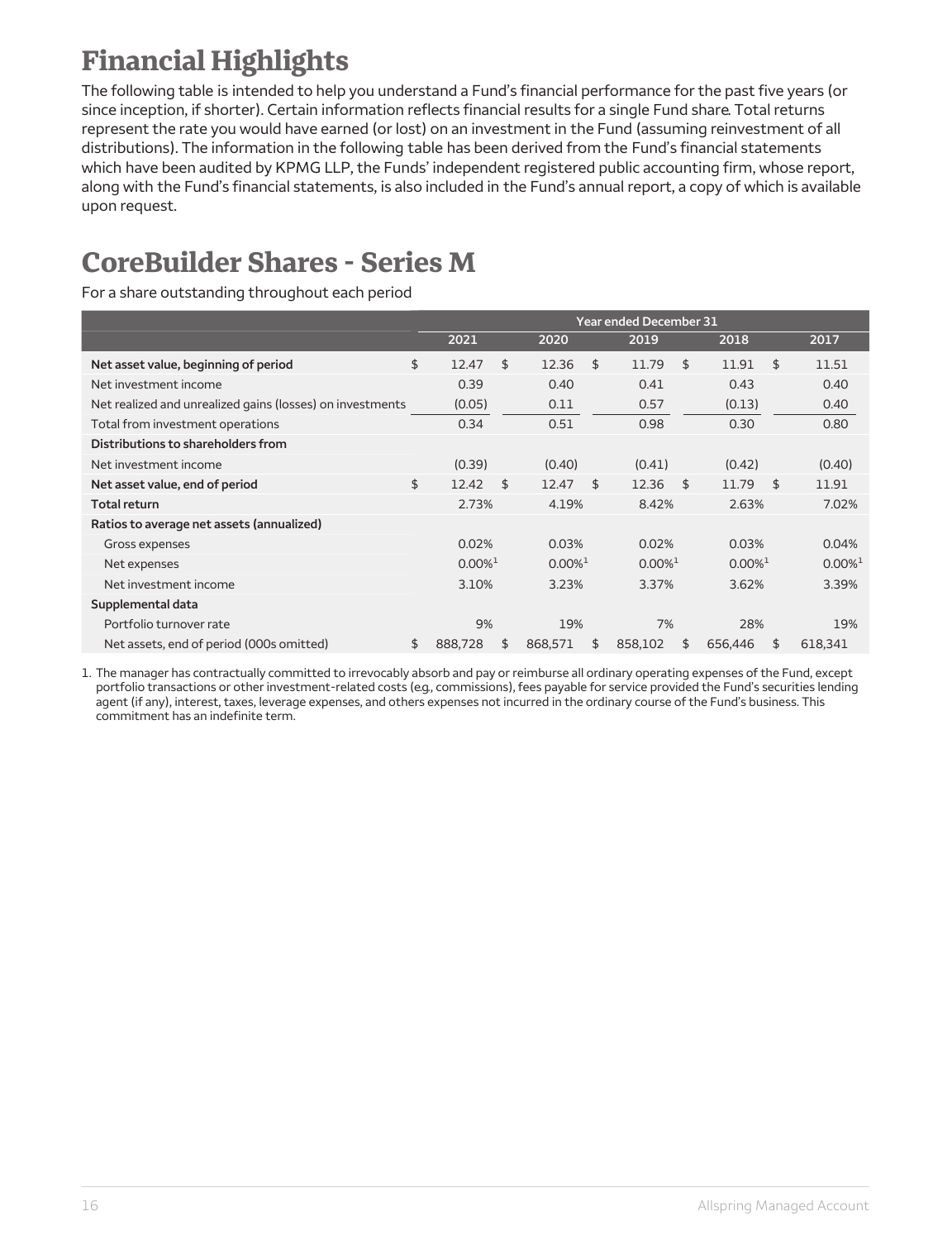| <b>Notes</b> |   |
|--------------|---|
|              |   |
|              |   |
|              |   |
|              |   |
|              |   |
|              |   |
|              |   |
|              |   |
|              |   |
|              |   |
|              |   |
|              |   |
|              |   |
|              |   |
|              |   |
|              |   |
|              |   |
|              |   |
|              |   |
|              | - |
|              |   |
|              |   |
|              | - |
|              |   |
|              |   |
|              |   |
|              |   |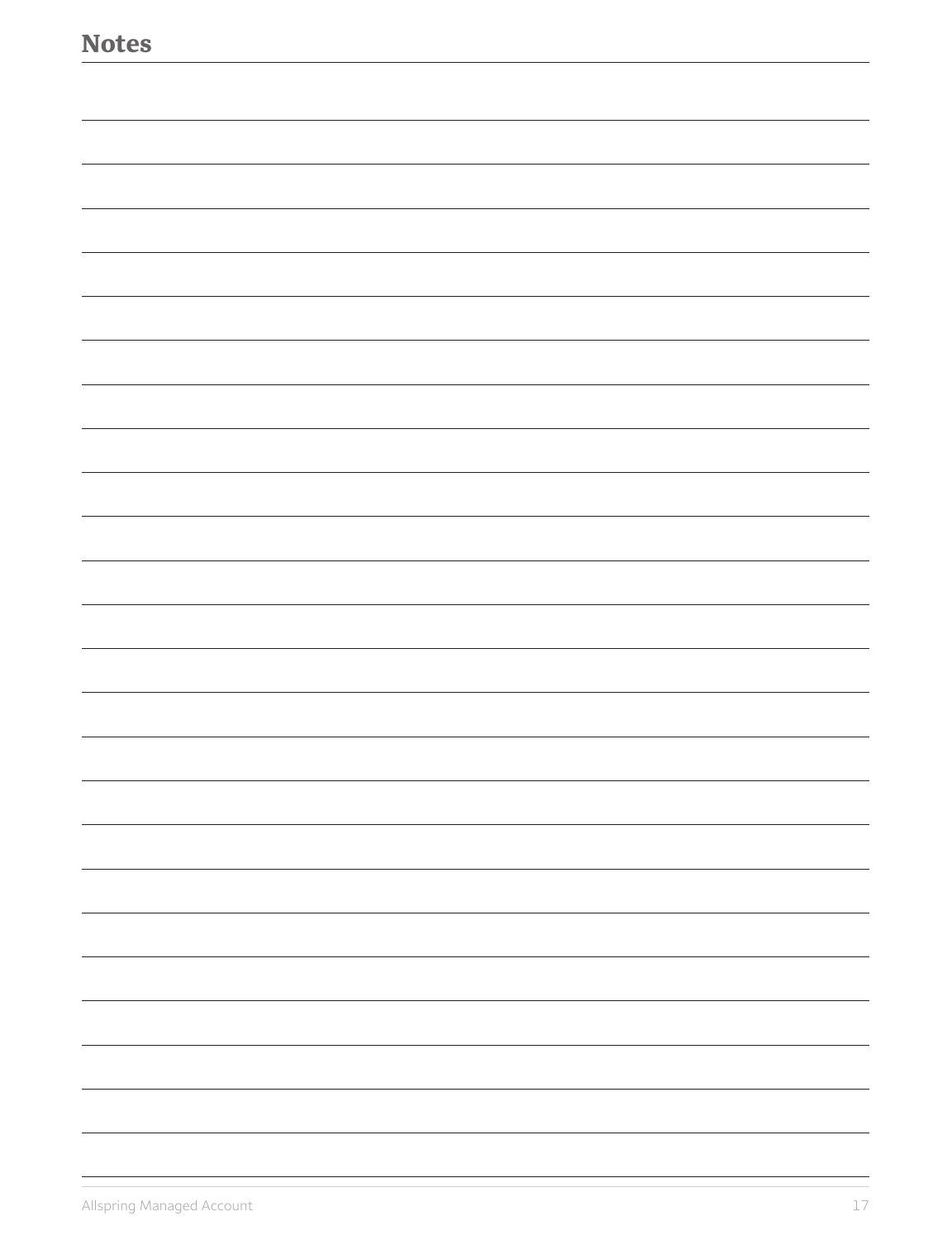| <b>Notes</b> |  |
|--------------|--|
|              |  |
|              |  |
|              |  |
|              |  |
|              |  |
|              |  |
|              |  |
|              |  |
|              |  |
|              |  |
|              |  |
|              |  |
|              |  |
|              |  |
|              |  |
|              |  |
|              |  |
|              |  |
|              |  |
|              |  |
|              |  |
|              |  |
|              |  |
|              |  |
|              |  |
|              |  |
|              |  |
|              |  |
|              |  |
|              |  |
|              |  |